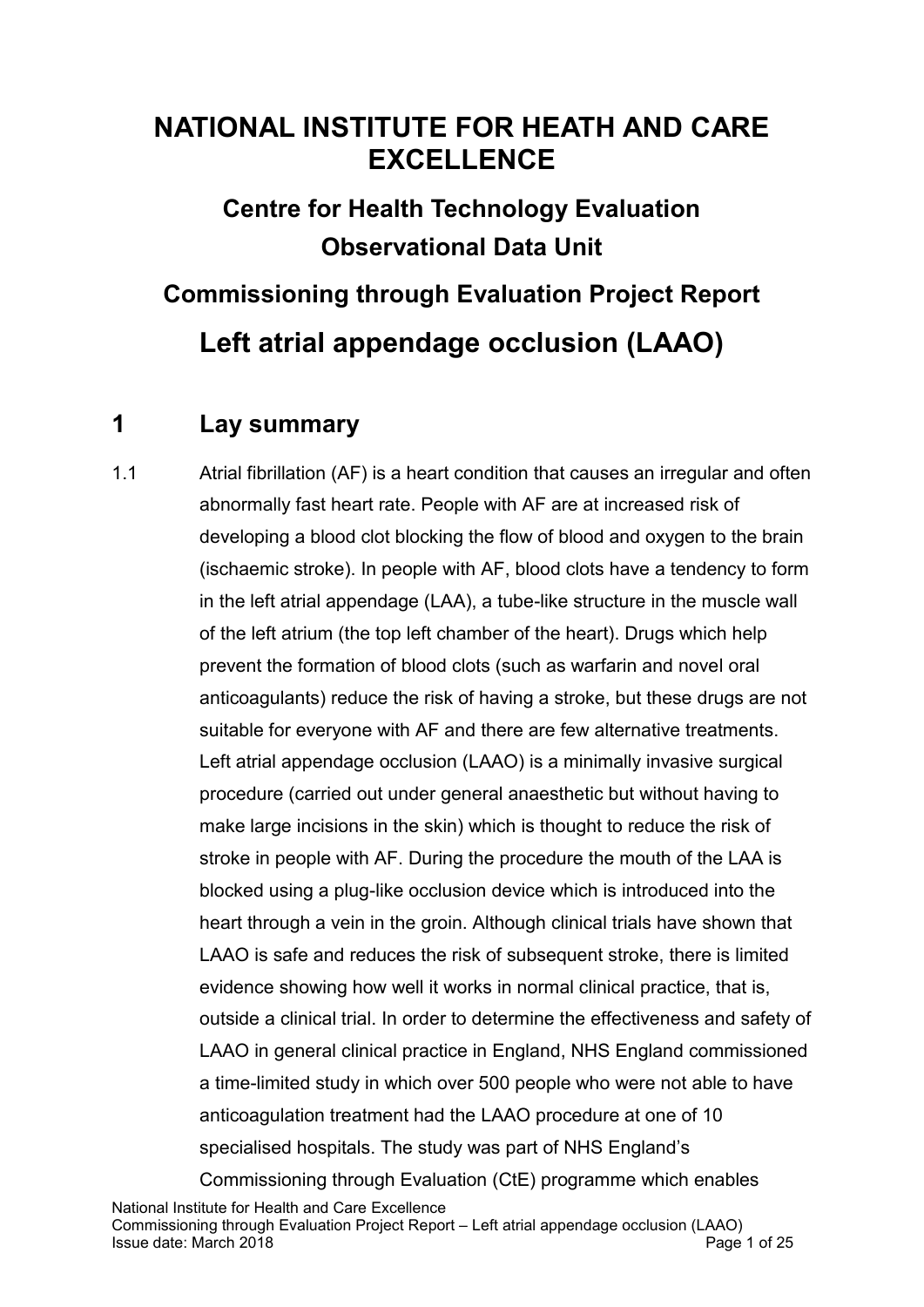valuable new clinical and patient experience data to be collected for treatments that are not currently routinely funded by the NHS, but which nonetheless show significant promise for the future. The surgical procedure to fit the occlusion device was successful in about 9 out of 10 people. About 1 in 20 people had a major complication (including death, stroke, major bleed and heart attack) while still in hospital. The in-hospital findings were consistent with the published evidence for LAAO. Patients were followed for a maximum of 2 years with an overall follow up period of 400 patient years (the total accumulated number of years that all the patients in the scheme were followed). Following discharge from hospital, there were 10 ischaemic events (including stroke) reported in the registry giving a rate of 2.6 events per 100 patient years. This was lower than the rate reported in published literature for patients receiving no treatment. For every 100 patient years, there were 9.8 incidents of death (of any cause) or stroke in the study. These longer-term findings show that the number of deaths or strokes following the LAAO procedure were higher in the CtE study compared to the published evidence, however, the patients included were at a greater risk of stroke at the start of the study than those in the clinical trials. LAAO did not affect the quality of life of people in the study, but this would be expected for a treatment that is given to prevent a stroke. The LAAO procedure costs around £11,600 per person. Data collected during the CtE scheme will be considered alongside published data from research trials to inform the development of NHS England's clinical commissioning policy for LAAO, that is whether it will be available on the NHS for a specific population.

# **2 Background**

2.1 This project report is prepared by NICE for NHS England, based on the work of, and advised by, Newcastle and York External Assessment Centre (EAC), which was commissioned by NICE to collaborate on this Commissioning through Evaluation (CtE) scheme. The EAC prepared an evaluation report which contains results of the analysis of evidence compiled during the CtE scheme, alongside relevant evidence published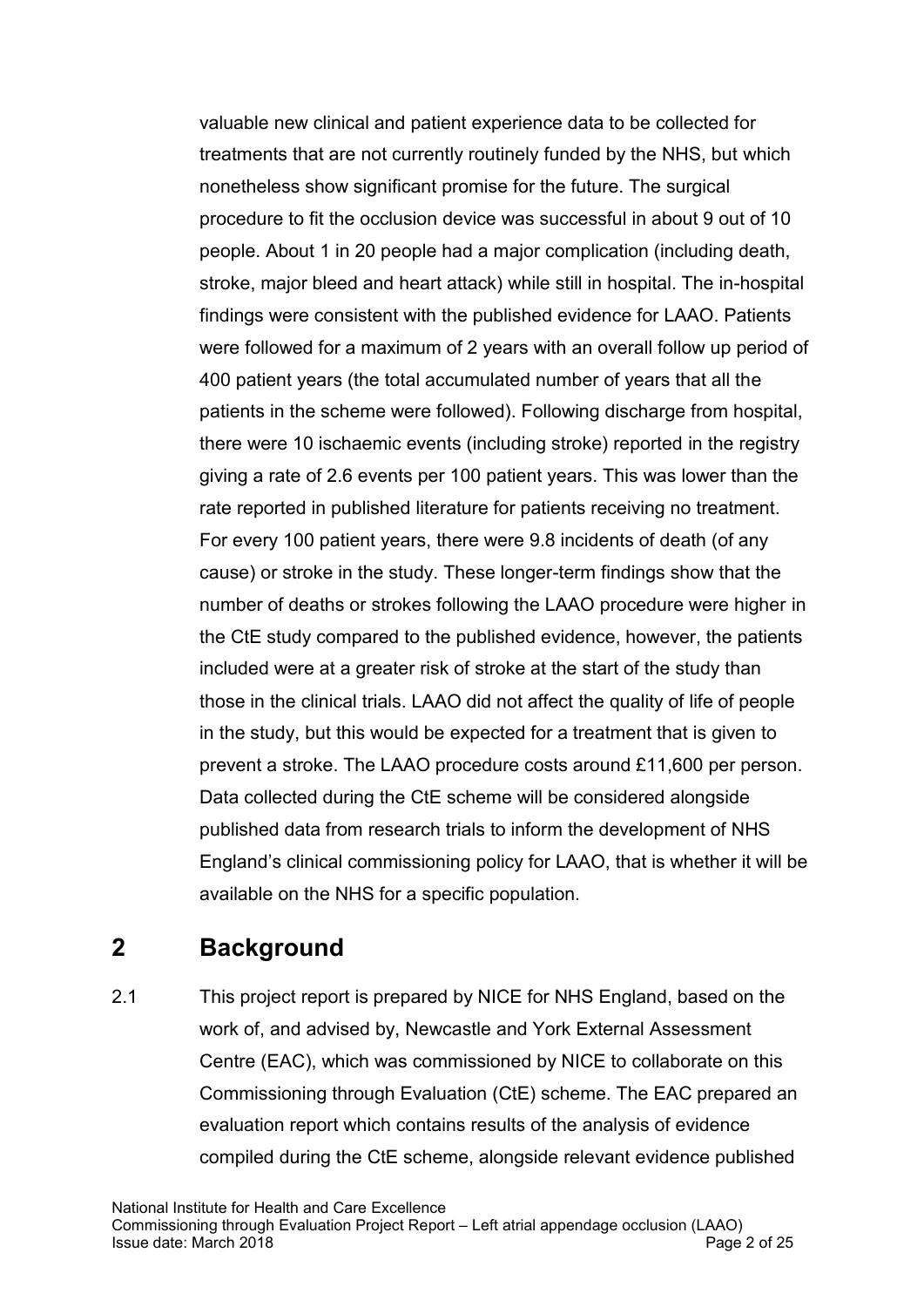during the scheme and de novo economic modelling where this is carried out by the EAC. The evidence referred to in section 3 is a summary of the full evidence base analysed by the EAC, which appears in the evaluation report. The evaluation report, including detailed references for all of the studies referred to in this project report, is available at Appendix A, and the project report should be read in conjunction with it.

- 2.2 The objective of this CtE scheme was to evaluate the clinical and costeffectiveness of left atrial appendage occlusion (LAAO) in patients with atrial fibrillation.
- 2.3 The CtE scheme proposals supported in principle by the NHS England Clinical Panel for potential investment were further developed and refined, in partnership with NICE. A set of evaluation questions was agreed between NHS England, NICE and the EAC at the start of the scheme. The questions are set out in a table at section 4 of this project report, with respective answers derived from the CtE work.

### **3 The evidence**

### *Summary of new CtE evidence*

- 3.1 The aim of this CtE scheme was to generate new evidence from realworld settings to enable a judgement on clinical and cost-effectiveness of LAAO in the identified population.
- 3.2 Procedural efficacy data reported from the CtE registry are largely complete and consistent with published data from randomised controlled trials (RCTs) and observational studies. Approximately nine in ten LAAO procedures resulted in procedural success (device implanted and no major complications).
- 3.3 Medium term efficacy (measured as the rate of neurological events, ischaemic events and/or death) was higher in the registry compared with published data (mainly from RCTs). It is important to note, however, that the studies and the CtE registry are not directly comparable because of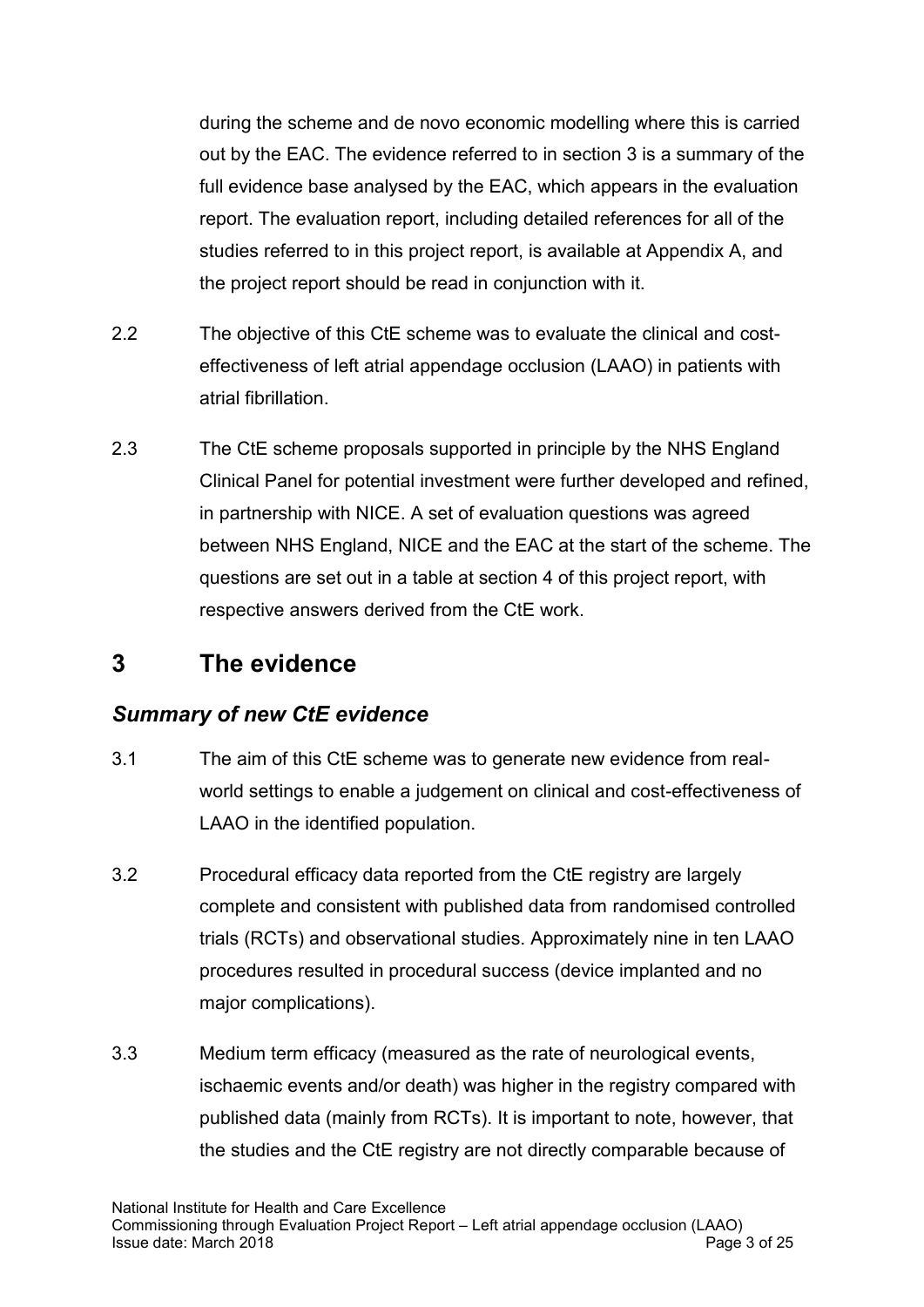differences in the sample populations and the definitions of the outcome measures used.

- 3.4 The rate of major complications reported by the CtE registry appears to be consistent with that published in the literature.
- 3.5 No statistically significant changes in individual quality of life components or utility scores were observed over time.
- 3.6 Uncertainties arising from incomplete data entry will be addressed using data linkage to Hospital Episode Statistics (HES) and Office for National Statistics (ONS) mortality records. A report analysing findings from the data linkage is planned for summer 2018.
- 3.7 A cost consequence analysis compared LAAO plus conservative medical management (use of antiplatelet drugs) with medical management alone. The estimated NHS costs per patient were £14,960 for LAAO plus conservative medical management and £8,390 for medical management alone. The benefit to the NHS from avoided stroke management and medication costs of almost £5,050 per patient with LAAO were insufficient to offset the initial procedure costs of about £11,620 per patient. LAAO was cost incurring for the NHS by about £6,570 per person.
- 3.8 The CtE evidence appears to support the use of [percutaneous occlusion](https://www.nice.org.uk/guidance/ipg349)  [of the left atrial appendage in non-valvular atrial fibrillation for the](https://www.nice.org.uk/guidance/ipg349)  [prevention of thromboembolism](https://www.nice.org.uk/guidance/ipg349) for people who are unable to use anticoagulants because of intolerance or high risk of adverse events. NHS England policy review will need to include assessment of the level of risk at which LAAO could be the preferred option. The data linkage analysis will provide helpful information in that discussion. A report analysing findings from the data linkage is planned for summer 2018.

### *Population*

3.9 People with atrial fibrillation who are at high risk of thromboembolic stroke (CHA2DS2-VASc of 2 or more) and for whom anticoagulants are contraindicated or not effective.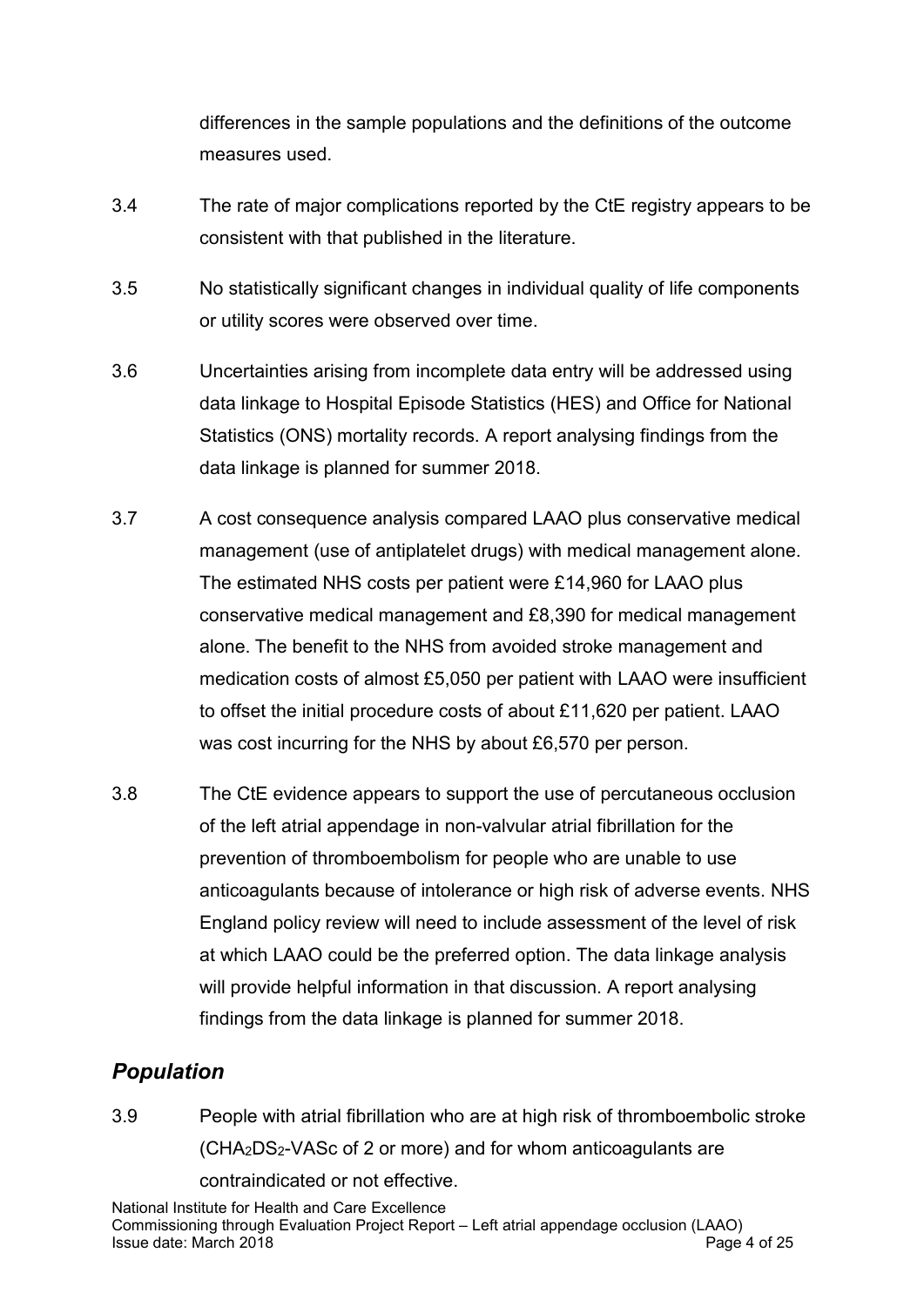### *Intervention*

3.10 Left atrial appendage occlusion (LAAO).

# *LAAO CtE registry study*

- 3.11 The single-arm LAAO CtE registry study was carried out in 10 NHS centres in England between 1 October 2014 and 10 August 2017. People with atrial fibrillation who were at high risk of thromboembolic stroke (CHA2DS2-VASc of 2 or more), and for whom anticoagulants are contraindicated or not effective, were eligible to receive LAAO. Data on patients' baseline characteristics, the LAAO procedure, safety, clinical outcomes, and health-related quality of life were collected in a registry. Data were collected at follow-up appointments at 6 weeks, 6 months, 1 year and 2 years.
- 3.12 A total of 525 people with a median age of 75 years were included in the analysis. The median  $CHA<sub>2</sub>DS<sub>2</sub>-VASc<sup>1</sup>$  $CHA<sub>2</sub>DS<sub>2</sub>-VASc<sup>1</sup>$  $CHA<sub>2</sub>DS<sub>2</sub>-VASc<sup>1</sup>$  score at baseline was 4 with a median [HAS-BLED](http://www.acc.org/tools-and-practice-support/clinical-toolkits/atrial-fibrillation-afib)<sup>2</sup> score of 4. Around 18% of people were receiving oral anticoagulants before having the procedure. Follow up data was available for 70.2% of eligible patients at 2 years.

### **Procedural safety**

<u>.</u>

3.13 Where the type of device was recorded, most patients received either an AMPLATZER Amulet (46.9%; marketed by St. Jude Medical [now owned by Abbott]) or a WATCHMAN device (38.1%; marketed by Boston Scientific). A smaller proportion of people received either an AMPLATZER Cardiac Plug (an earlier version of the Amulet device; 7.7%) or a

National Institute for Health and Care Excellence

<sup>1</sup> The CHA2DS2-VASc score estimates the risk of stroke in people with non-valvular atrial fibrillation on a scale of 1–9, based on the person's age, sex, comorbidities, and whether they have previous had a stroke, transient ischaemic attack or thromboembolism. A higher score equates to a higher risk. Having a score of 2 or greater is classed as a moderate-high risk of stroke. Anticoagulants would normally be offered to these people, taking bleeding risk into account.

<sup>2</sup> The HAS-BLED score estimates the risk of bleeding on a point scale of 1–9, based on the person's age, comorbidities, medication, alcohol intake, and whether they have had a previous stroke or major bleed or have a predisposition to bleeding. A higher score equates to a great risk. Having a score of 3 or greater is classed as a high risk of major bleeding.

Commissioning through Evaluation Project Report – Left atrial appendage occlusion (LAAO) Issue date: March 2018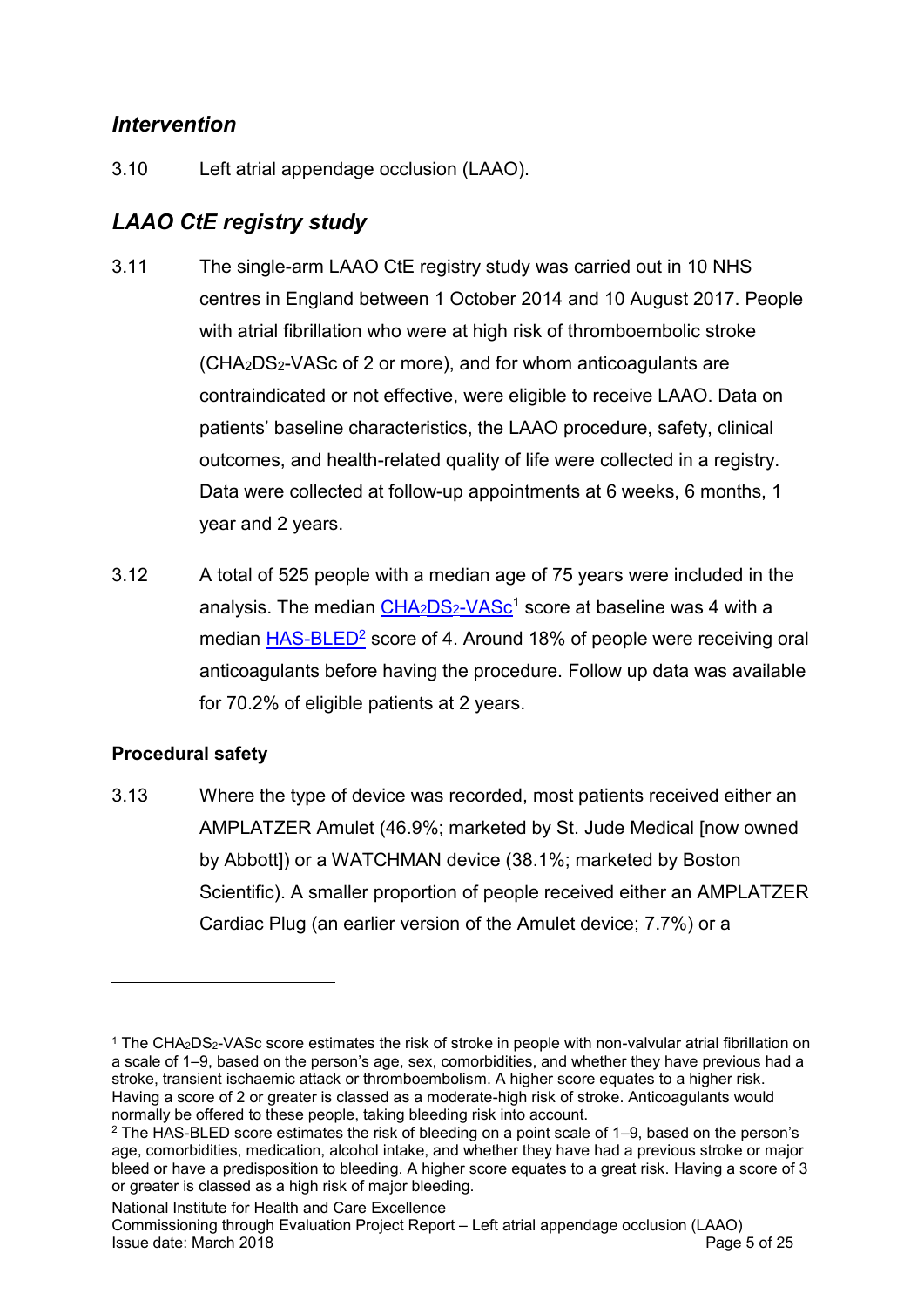WaveCrest device (0.7%; marketed by Coherex [now owned by Biosense Webster]). The registry reported a technical success rate (the proportion of devices successfully implanted where it was attempted) of 93.6% (95% confidence interval [CI] 91.1% to 95.6%). The procedural success rate (device implanted and no major complications) was 89.0% (95% CI 86.0% to 91.6%). The reasons for clinical failure included device not in situ (5.9% of procedures), and LAA not sealed and having a large leak of 3 mm or more (1.6%). The in-hospital major complication rate (includes death, neurological event, major bleed and myocardial infarction) was 5.5% (95% CI 3.7% to 7.8%). The procedural mortality rate was 1% (95% CI 0.3% to 2.2%) and the neurological event rate was 0.8% (95% CI 0.2% to 1.9%). The majority of patients required a hospital stay of one night. A total of 114 procedures (22.4%) resulted in an extended length of stay (2 or more nights in hospital).

#### **Clinical outcome**

3.14 Twenty-five patients died during the CtE registry study period (4.8%), and a further 19 people had neurological events (3.6%). As some neurological events were fatal, this equated to a combined total of 39 major complication events (7.4%). Over a total aggregated follow-up period of almost 400 patient-years, the event rates per 100 patient-years were 6.2 (95% CI 4.0 to 9.3) for death and 5.0 (95% CI 3.0 to 7.8) for all neurological events. The event rate per 100 patient-years was 9.8 (95% CI 7.0 to 13.4) for the combined outcome (composite of death and neurological events). There were 10 ischaemic neurological events following hospital discharge, giving a rate of 2.6 (95% CI 1.3 to 4.8) per 100 patient years. Two deaths were attributed to ischaemic stroke. These events could be considered to be associated with device efficacy (that is, they were ischaemic events that had not been prevented by inserting a device), although a causal link was not demonstrated*.* Around 2% of people were receiving oral anticoagulants at the 2-year follow-up.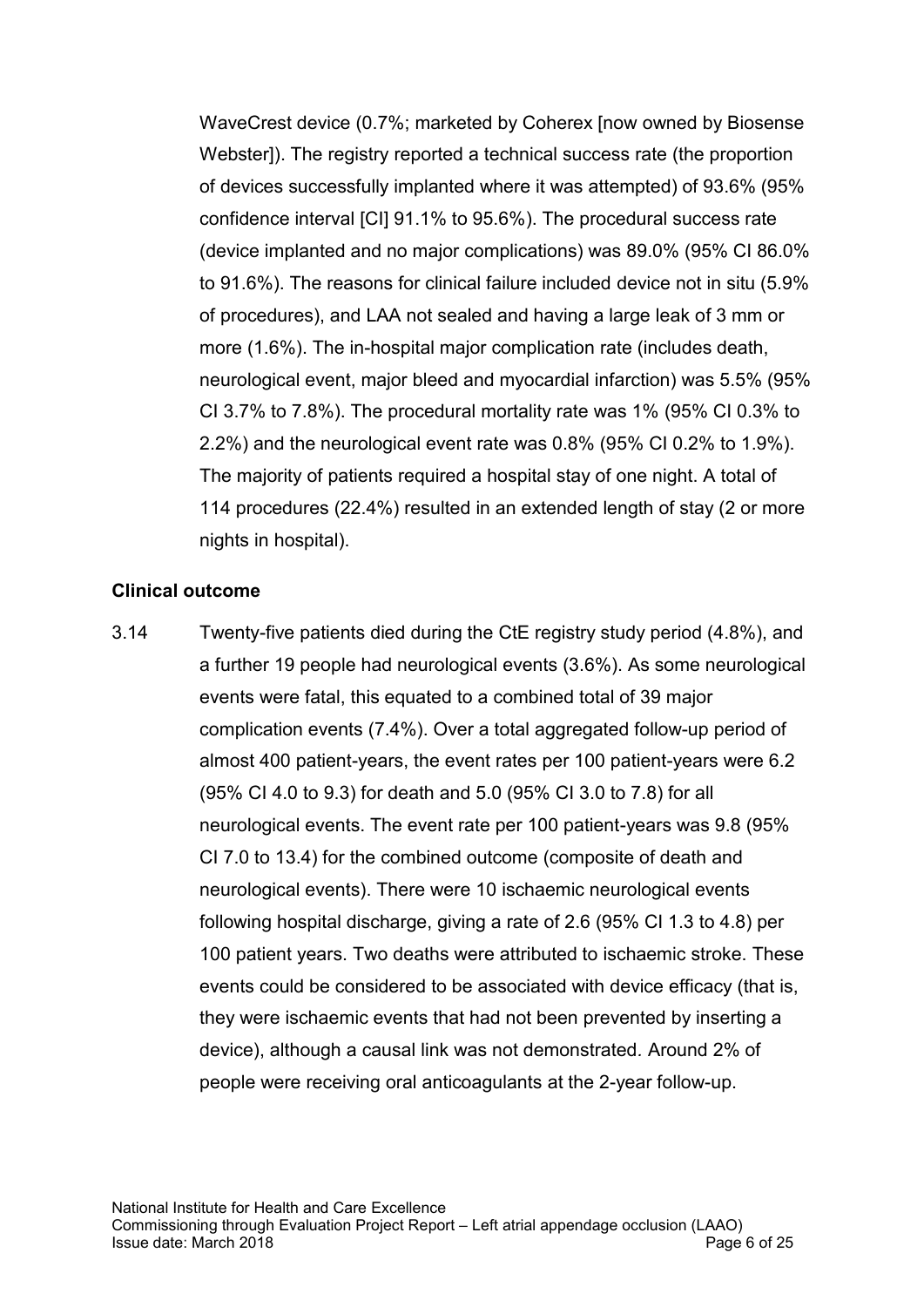#### **Health related quality of life**

3.15 Health-related quality of life data were collected using EQ-5D-5L health assessment questionnaires before the LAAO procedure and at all subsequent follow-up visits, and converted to utilities. Visual analogue scale (VAS) scores, the overall health status reported by the patient on the day of follow-up, were also recorded. The mean utility value pre-procedure was 0.78. No statistically significant changes in individual quality of life (EQ-5D) components or utility scores were observed over time. The domain in which the greatest benefit from the procedure was seen was anxiety and depression. There was a statistically significant improvement in the median VAS score at 6 weeks when compared with the score before the procedure. LAAO is a preventative rather than a therapeutic procedure, so it is unclear whether any symptoms of the condition (atrial fibrillation) would be improved by LAAO, other than the possibility of reduced anxiety and reduced adverse effects of drugs or, less commonly, reduced quality of life following stroke or embolism.

#### **Costs and resources**

3.16 Data on the resources required to conduct LAAO (pre-operative assessment, peri-operative procedure and post-operative management) were collected from the 10 centres involved in the CtE scheme. The overall cost for an LAAO procedure was estimated to range from almost £9,500 to about £13,330, with a central estimate of £11,589. The device accounts for  $\mathcal{X}_\infty$  of the cost, with investigations forming the second largest cost component ( $\%$ ). Staff ( $\%$ ), consumables and length of stay (each 5%), theatre use (4%), and outpatient follow-up (2%) account for the remaining costs.

### *Published evidence*

#### **Clinical evidence**

3.17 As the registry was single-armed, a parallel literature search was undertaken in order to present the registry findings from real word NHS practice in the context of published studies in other populations, and to

National Institute for Health and Care Excellence Commissioning through Evaluation Project Report – Left atrial appendage occlusion (LAAO) Issue date: March 2018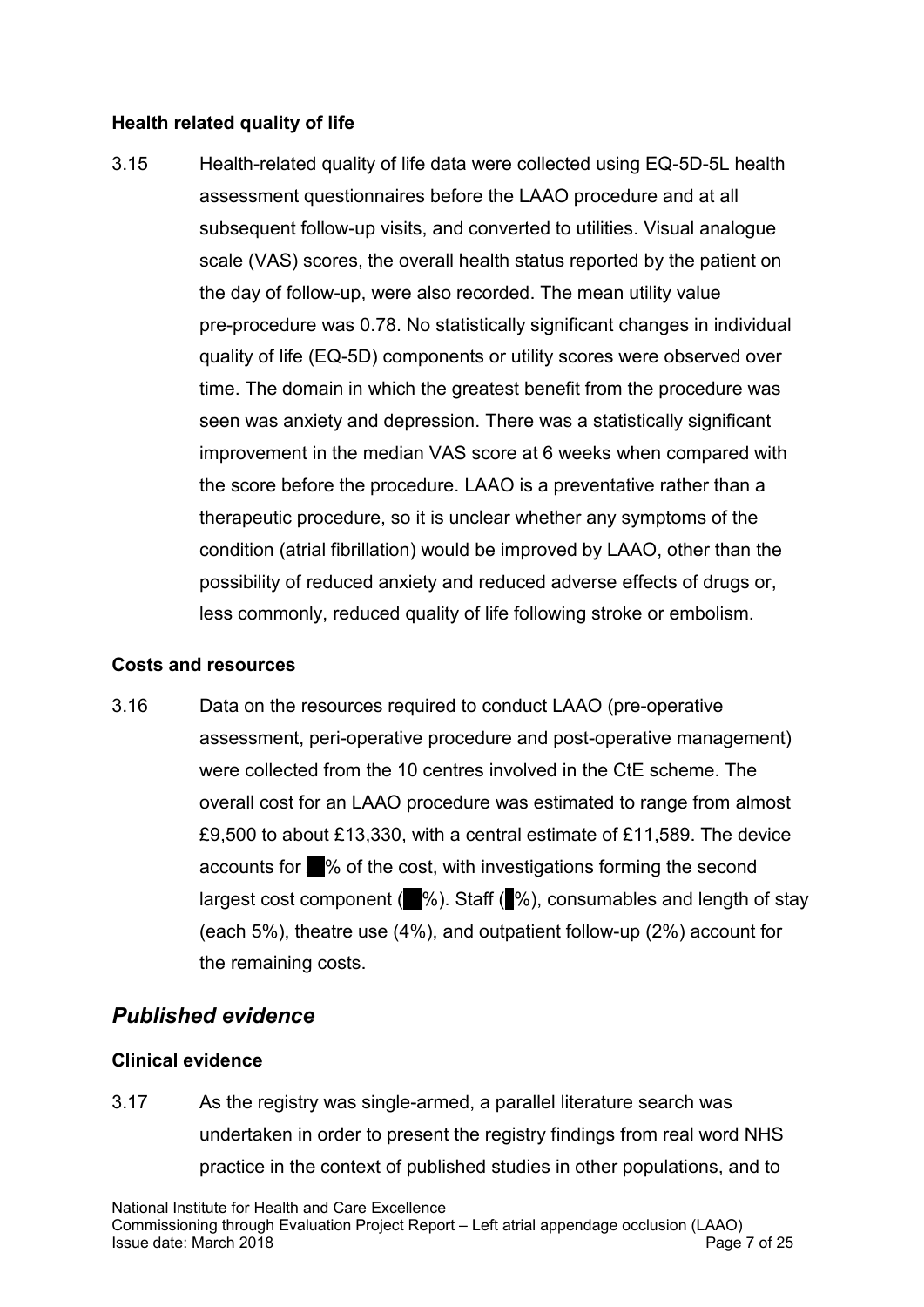assess whether the procedural outcomes were consistent with previously reported studies. The systematic review of published evidence included 2 RCTs and 3 observational studies.

3.18 The 2 RCTs (PROTECT AF and PREVAIL) were carried out by the same research group and compared the WATCHMAN device (used in combination with warfarin) with warfarin alone. The studies showed good methodological quality but lacked generalisability because warfarin was used in both arms of the trials, that is, the population is different to that included in the CtE scheme which only included people for whom warfarin was not suitable or contraindicated. The PROTECT AF trial (n=707; Holmes et al. 2009) showed that LAAO using the WATCHMAN device was non-inferior compared with warfarin over a 3.8 year follow-up period for both efficacy (composite relating to longer term prevention of ischaemic effects) and safety (procedural adverse events and excessive bleeding). The technical success rate was 91%. The procedural adverse event rate was 8.7% and 4.8% of patients had a serious pericardial effusion requiring intervention. The event rates per 100 patient-years were 1.0 (95% CI 0.6 to 1.5) for death and 1.5 (95% CI 1.0 to 2.2) for all neurological events. The event rate was 3.0 (95% CI 1.9 to 4.5) per 100 patient years for the combined outcome (composite of death and neurological events). In the PREVAIL trial (n=407; Holmes et al. 2014), non-inferiority was not achieved for overall efficacy, because of an unusually low event rate in the warfarin arm. However, this study reported a reduction in procedural adverse events (4.5% versus 8.7%) and pericardial effusions requiring intervention (0.4% versus 4.8%) compared with the PROTECT AF trial. The event rates were estimated by the EAC from the raw event rates and median follow up times to be 2.6, 2.2 and 5.2 per 100 patient years for death, all neurological events and for the combined outcome (composite of death and neurological events), respectively. A patient-level meta-analysis of the 2 RCTs showed broad equivalence of the WATCHMAN device (when used in combination with warfarin) and warfarin alone in overall stroke rates, but reported superiority of the WATCHMAN device in the prevention of haemorrhagic

National Institute for Health and Care Excellence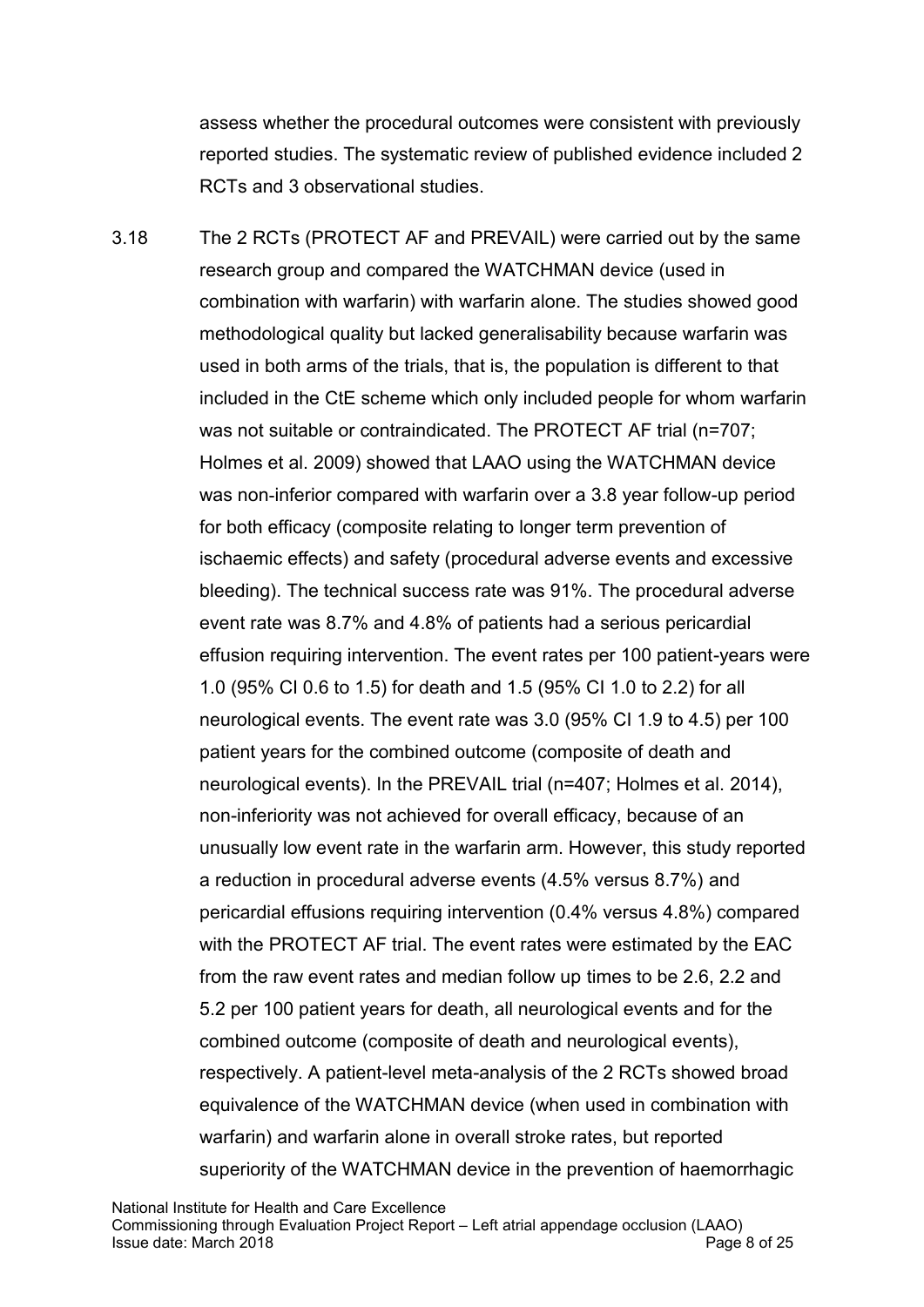stroke and cardiovascular death compared with warfarin alone (Holmes et al. 2015). This was largely supported by a network analysis (Koifman et al. 2016).

- 3.19 The three observational studies were single-armed and could not be appraised for risk of bias. A UK audit study (Betts et al. 2017) reported a retrospective audit of routinely collected data from patients (n=371) undergoing LAAO (any device, principally WATCHMAN or AMPLATZER Cardiac Plug), with a mean follow up of 24.7 months. The EWOLUTION registry (Boersma et al. 2016) investigated the use of the WATCHMAN device (n=1014) but was limited to peri-procedural outcomes (mainly 30 days post-procedure or less). The ACP registry (n=1053; Tzikas et al. 2016) investigated the AMPLATZER Cardiac Plug device, with a mean follow up of 13 months. Although these studies lacked internal validity and did not provide comparative data, they reflected real-life practice (used mainly in patients for whom warfarin was unsuitable). In particular, the study by Betts et al. (2017) is highly generalisable, being set in the UK NHS and enrolling patients with similar indications to the CtE registry. Procedural safety in these studies was comparable to the RCTs (ranging from 92.5% for the UK audit to 98.5% for EWOLUTION). The ACP registry and the UK audit reported superior efficacy outcomes than would be expected according to standardised risk scores.
- 3.20 One relevant study on quality of life changes associated with LAAO was identified in the literature (Alli et al. 2013). This was a piggyback study performed on the participants of the PROTECT-AF study using the Short-Form 12 Health Survey (SF-12) at baseline and 12 months. This study showed that at 12 months, patients receiving LAAO had an increase in their quality of life (total physical score, physical functioning, and physical role limitation domains) compared to baseline, while those treated with warfarin experienced a decline in their quality of life. The authors of the study hypothesised that improvements in physical wellbeing were due to the knowledge that LAAO was protecting the patients from having a stroke which empowered them to be more active. Conversely, subjects receiving

National Institute for Health and Care Excellence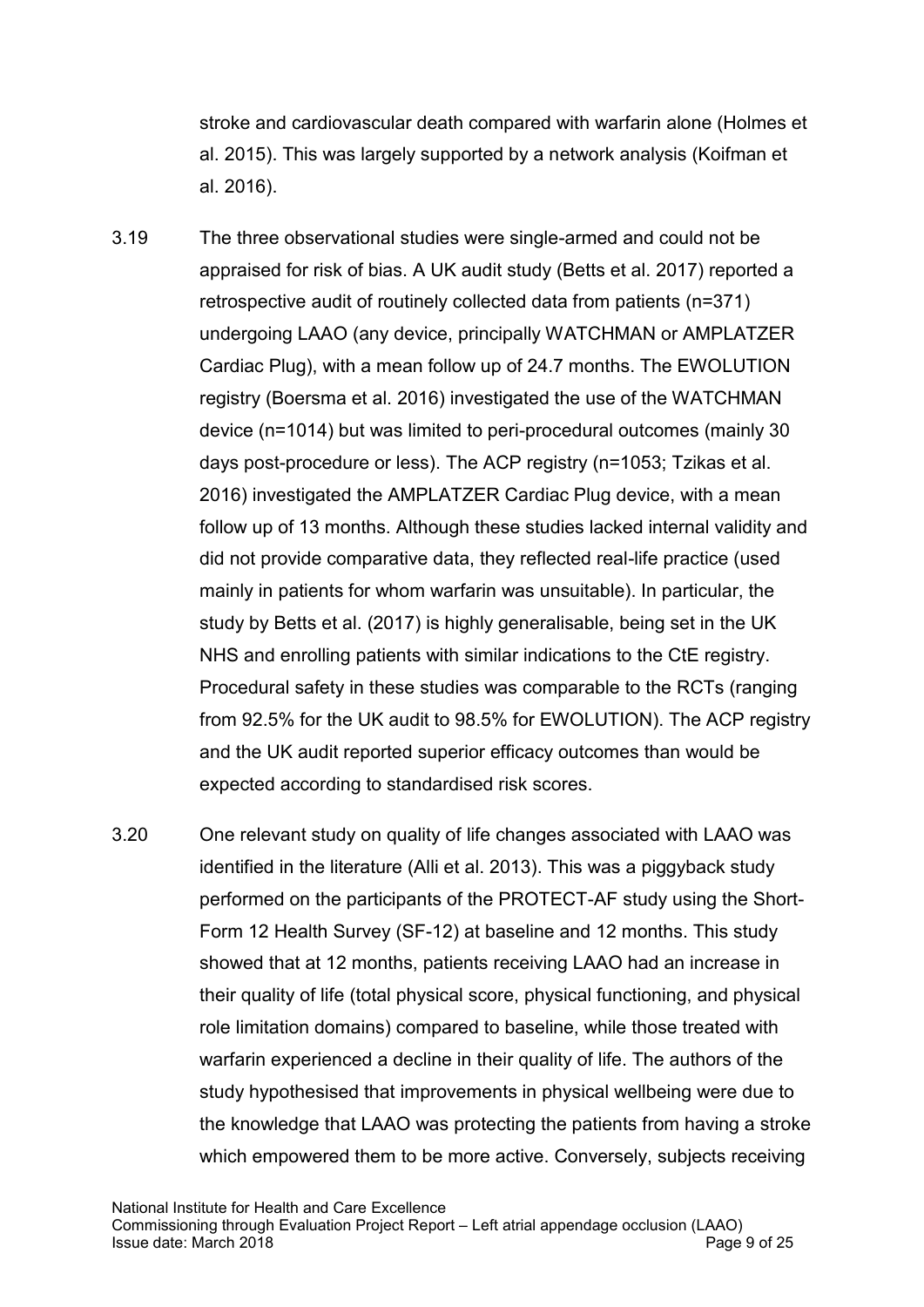warfarin continued to have INR monitoring, dietary restrictions, and were at risk of bleeding, which may have curtailed their physical activity. They also noted that the relatively small sample size and short follow up, as well as the potential for selection bias, were limitations of the study. This study, which compared patients on warfarin with those who had stopped taking warfarin (but were not contraindicated to it), lacks generalisability to the cohort represented by the CtE registry. Additionally, it did not use the EQ-5D system of quality of life analysis favoured by UK guideline groups such as NICE.

3.21 The short term results from the CtE registry were consistent with values from the RCTs and observational studies reported in the literature. The results from the medium term outcomes (death and neurological events) compared favourably with historical epidemiology data in patients with similar baseline risk. Although the neurological and ischaemic event rates were higher in the CtE cohort than reported by the PROTECT-AF and PREVAIL RCTs, results from these studies were not considered generalisable due to fundamental differences in the study population and intervention. That is, patients in the CtE registry had a greater number of comorbidities and were at greater risk of ischaemic stroke than those in the published clinical trials, and most patients were unable to receive warfarin as part of the intervention.

### *Costs and cost effectiveness*

#### **Systemic review of cost effectiveness evidence**

3.22 A systematic review of economic literature on the cost-effectiveness of LAAO identified 15 studies that met the inclusion criteria. Eight of the studies reported that the WATCHMAN device was cost-effective in certain high cost settings (such as North America), compared with patients managed on novel oral anticoagulants (NOACs) or warfarin. The costs in the LAAO arm were initially higher but, over time, savings from fewer strokes resulted in lower total costs and higher quality-adjusted life years (QALYs) compared to anticoagulants. Financial break-even was around 8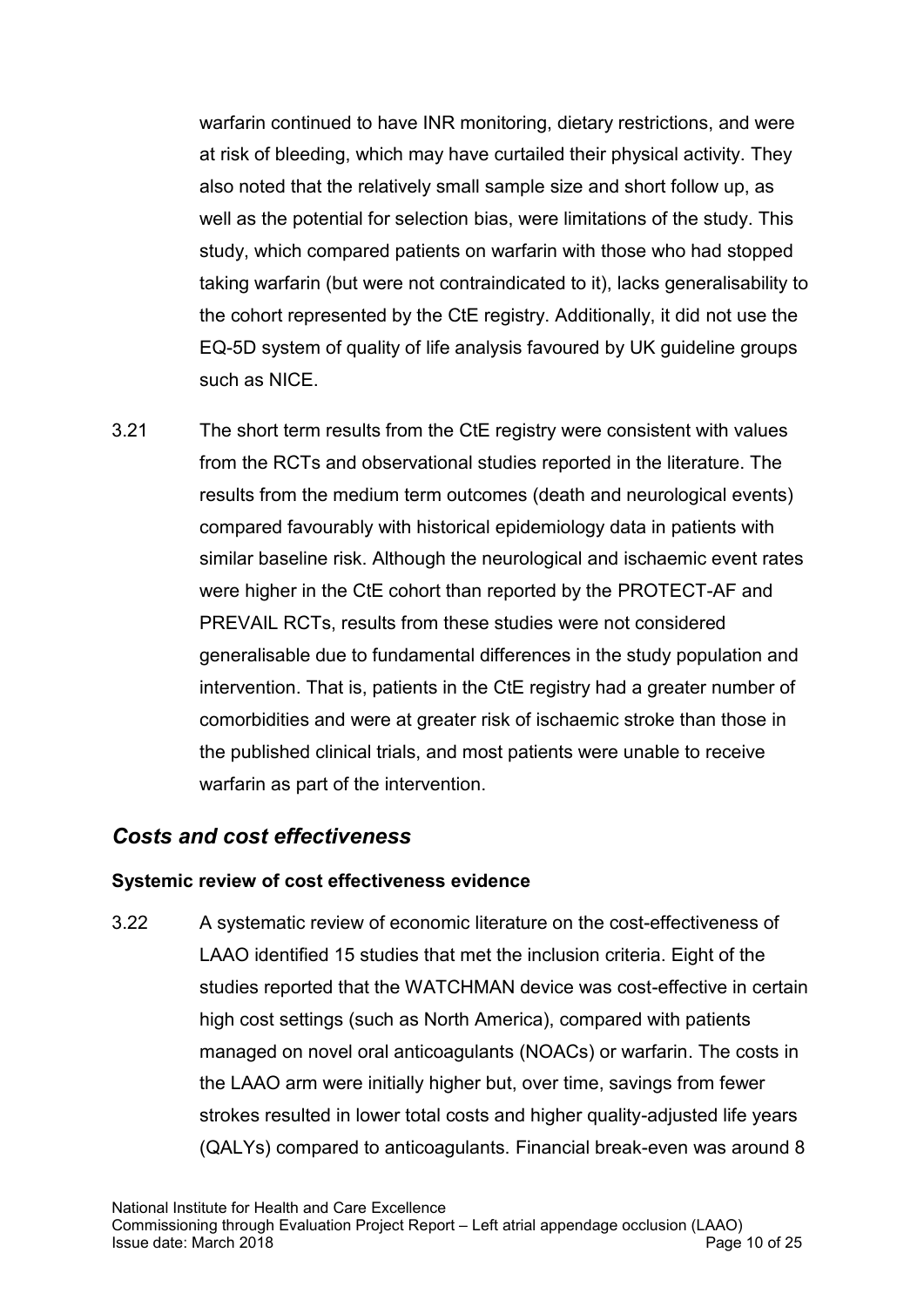to 10 years depending on the comparator, and was shorter when compared with NOACs than warfarin.

3.23 Evidence in the population contraindicated to NOACs or warfarin was limited to 6 studies, of which 1 generalised to the UK setting (Panikker et al. 2016). This study used clinical data from a UK hospital registry (n=110) and reported that at 10 years, LAAO was cost saving against all therapies (NOACs, warfarin and aspirin) and no treatment. Savings were most pronounced for higher risk patients and those for whom anticoagulants are not suitable when compared with the wider population. Further evaluations are required to confirm these findings, particularly since it was not based on direct randomised evidence. It is likely patient selection is important and cost-effectiveness will be dependent on the risk of stroke and bleeding. Further evaluations are also required on the relative efficacy and costs of alternative devices.

### *Economic analysis*

#### **Model structure**

3.24 A new model was created by the EAC to estimate the cost consequences of LAAO plus conservative medical management (use of antiplatelet drugs) compared with conservative medical management only in people with atrial fibrillation who are at high risk of thromboembolic stroke and for whom anticoagulants are contraindicated or not effective. The model was constructed as a combination of a decision tree to determine LAAO procedural success and operative complications, followed by a Markov model for long term outcomes following discharge. The comparator was conservative medical management only, that is antiplatelet treatment without LAAO. In the decision tree, people could have a device successfully implanted or not, and could develop major or minor bleeds or other complications. The Markov model had 3 health states; stroke-free, neurological event (ischaemic stroke, haemorrhagic stroke or transient ischaemic attack) or death. Once a patient experiences an ischaemic or haemorrhagic stroke, there is a chance in each future cycle that a subsequent stroke can occur. For all patients, regardless of previous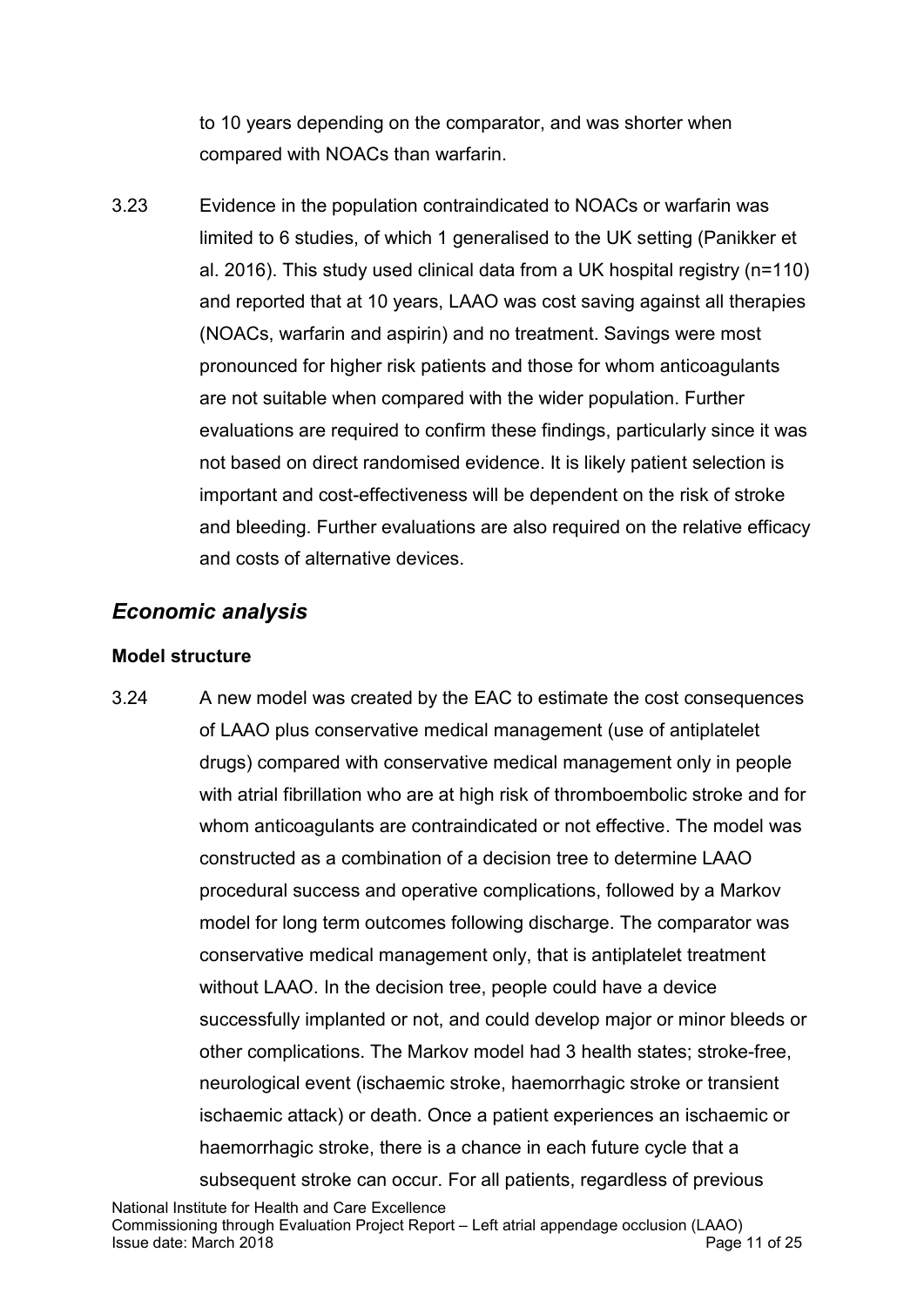neurological events, a transient ischaemic attack can occur in each cycle. Bleeds (major or minor) can also occur in each cycle. Death can occur in each cycle but with a higher probability if a patient has experienced a neurological event. The model start age was 75 years, the same as the median age in the CtE registry. The time horizon was 15 years and the cycle length was 1 week. Total costs were reported from an NHS-only perspective and from a wider NHS and social care perspective. A 3.5% discount rate was applied.

#### **Model inputs**

3.25 The LAAO CtE registry data, national databases, published studies and clinical opinion were used as sources of model inputs. Patients in the comparator arm (conservative medical management only) were estimated to have stroke and bleeding risks in accordance with their baseline CHA2DS2-VASc and HAS-BLED risk scores.

#### **Cost**

3.26 The estimated cost of the LAAO procedure (£11,589) was calculated using data from the CtE register and a costing template completed by the CtE provider sites. NHS Supply Chain provided costs for the device as 'commercial in confidence'. These included overheads of 3% for its internal costs. A further 15% overhead was added to the device costs to meet the procurement and supply costs incurred by NHS trusts to ensure an adequate stock of devices is available for theatres. Costs for medications, prescriptions and GP attendances were applied to both the LAAO and the conservative medical management arms.

#### **Base case results**

3.27 When NHS costs only were considered, the total discounted cost of the LAAO pathway was estimated at £14,963 per patient. The procedure itself together with bleeds recorded in the registry prior to discharge accounted for 74% of these costs. Management of strokes and transient ischaemic attacks (TIAs) was the second largest component (15%), followed by medicines (9%), with subsequent bleeds accounting for the balance of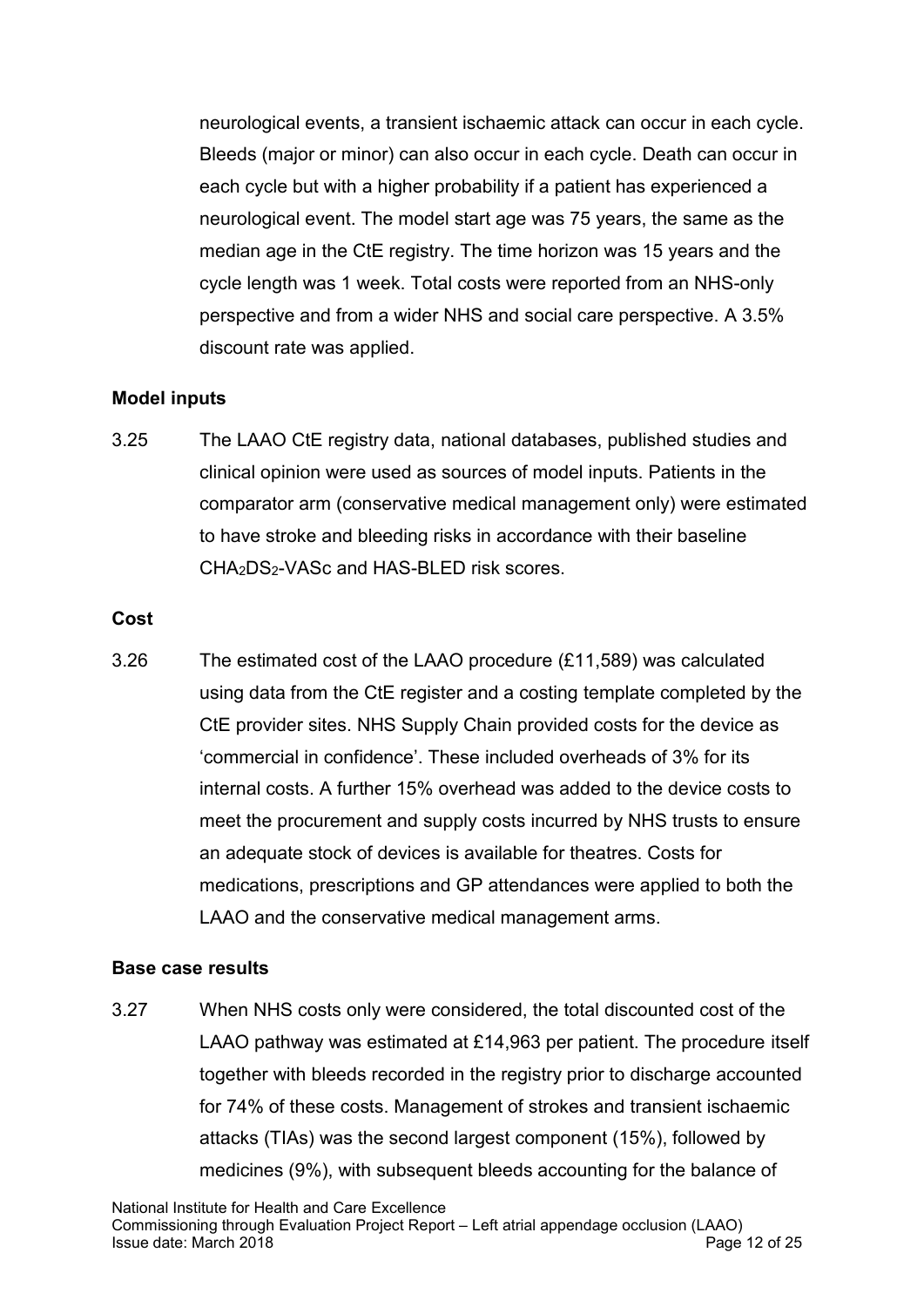2%. The total discounted cost of the conservative medical management pathway was estimated at £8,392 per patient. Management of haemorrhagic and ischaemic strokes and TIAs was the largest component (76%), followed by medicines (18%), with bleeds accounting for the balance of 6%.

- 3.28 When the costs of LAAO plus medical management were compared to the costs of medical management alone, the discounted NHS costs were £6,571 per person higher in the LAAO arm, a 78% increase on the cost of medical therapy only. The benefit from avoided stroke management and medication costs of almost £5,050 per patient with LAAO was insufficient to offset the initial procedure costs of about £11,620 per patient. LAAO was cost-incurring by about £6,570 per person over a 15 year time horizon. The cost of the procedure would need to reduce by 57% to £5,050 before the NHS could achieve financial breakeven on the procedure.
- 3.29 When both NHS and social care costs were considered, the total discounted cost per person receiving an LAAO procedure was estimated at almost £17,840, of which procedure-related costs formed 65%. The second largest contributor to costs was the social care related costs to manage subsequent strokes (16%), followed by NHS stroke-related costs (11%), medical therapy (6%) and managing subsequent bleeds (2%). For conservative medical management, the total discounted cost per person was estimated at about £17,905. The largest contributor to costs are those to manage subsequent strokes in social care (53%) and then NHSstroke related costs (35%), with medicines contributing 9% and bleeds 3%.
- 3.30 Comparing LAAO plus conservative medical management and medical management alone suggests that both the intervention and the comparator have similar costs for the NHS and Social Services, with LAAO offering a small potential saving of £70 per person. Whilst LAAO has an initial cost per person of £11,621 (including procedure bleeds), the procedure will avert £11,690 costs per person of neurological events and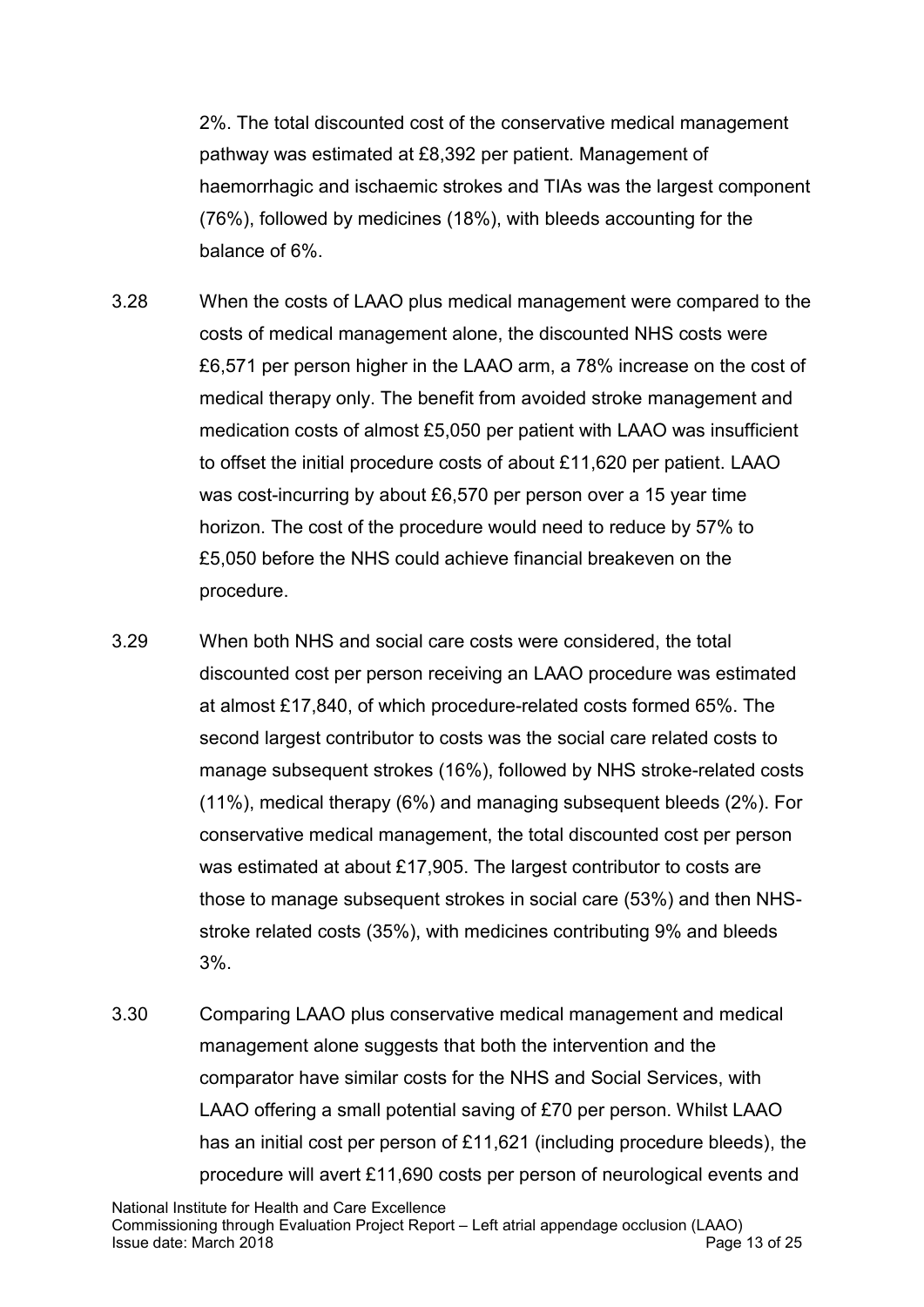medication costs. Savings from fewer stroke costs account for 94% (£11,004) of the total savings. The majority of costs to manage patients with stroke (60% of the total) are incurred in social care settings. These savings plus reduced medication costs outweigh the cost of the procedure.

3.31 The model predicted that the total number of strokes per 1,000 patients (ischaemic, haemorrhagic and subsequent strokes) reduced from over 500 when patients are managed on medical therapy to 164 after the LAAO procedure (a reduction in all-stroke risk from over 50% to 16%). Associated with this reduction were 100 forecast fewer deaths in the patients receiving the LAAO procedure.

#### **Analysis of alternative scenarios**

3.32 The relative risk reduction for stroke following the LAAO procedure, the costs to manage strokes and the costs of the LAAO procedure were the main drivers in the model. Removing the 15% overhead on the device cost included within the procedure cost in the base case, increased the estimated NHS and social care savings to about £960 a year. Changes in other parameters had little impact on the absolute saving from LAAO over conservative medical management. Scenarios analyses demonstrated that LAAO was cost incurring where a shorter time horizon estimate was used. LAAO was found to be no longer cost saving if there were small changes in the cost of the procedure or annual stroke rate post a LAAO procedure.

#### **Sensitivity analyses**

3.33 Probabilistic sensitivity analyse showed that estimated cost and clinical event savings with LAAO were robust.

#### **Limitations of the economic analyses**

3.34 Limitations in the analyses include the absence of long term clinical data meaning that assumptions on the absolute and relative risk reductions over time had to be made. In addition, data from a well-conducted

National Institute for Health and Care Excellence Commissioning through Evaluation Project Report – Left atrial appendage occlusion (LAAO) Issue date: March 2018 **Page 14 of 25** and 2018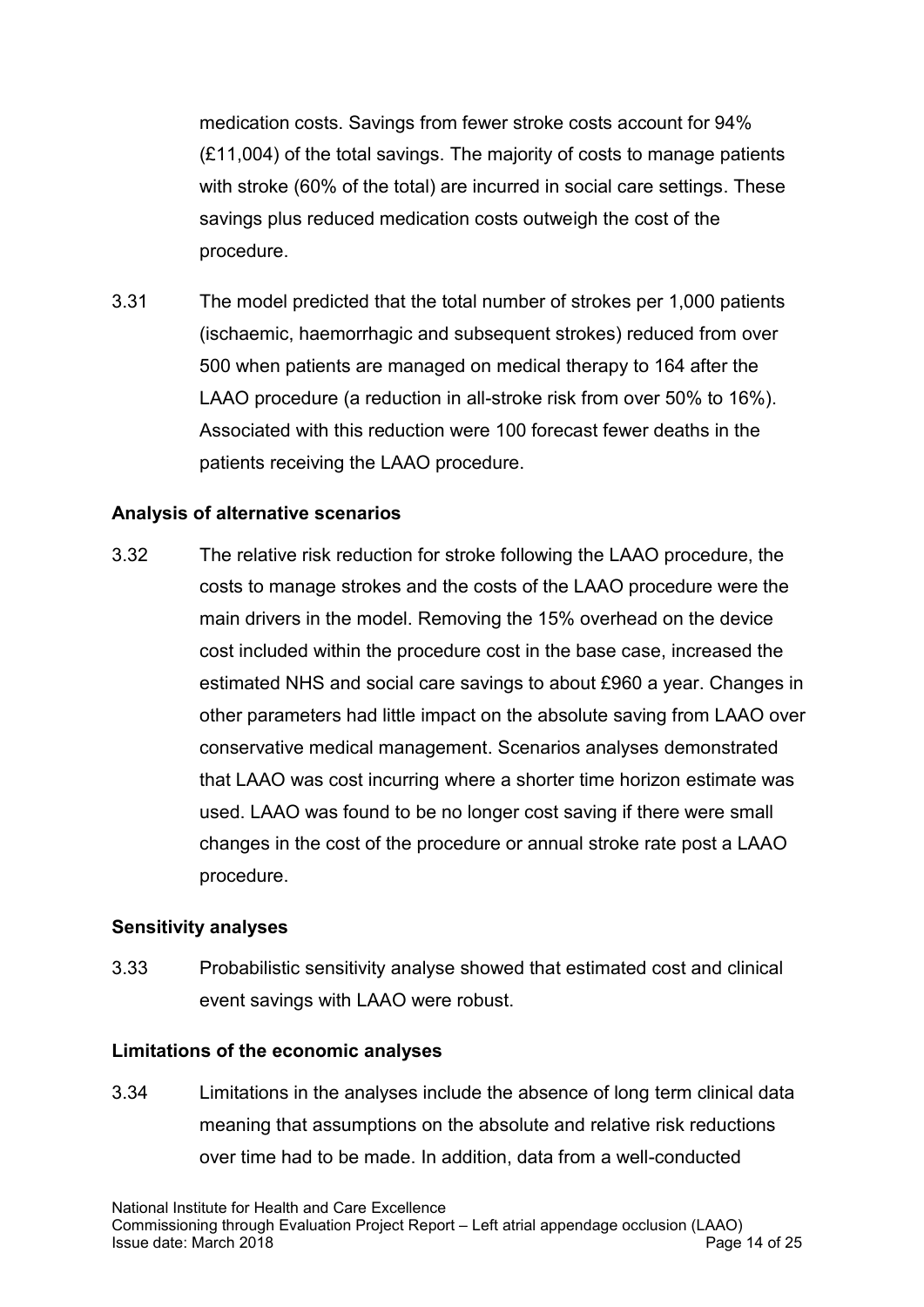randomised head to head trial were not available therefore the risk of stroke for the conservative medical management arm had to be assumed from risk scoring algorithms given the baseline characteristics of patients in the CtE registry.

# **4 Responses to the Commissioning through Evaluation questions**

4.1 Table 1 lists the questions agreed by NHS England for the CtE scheme, and summarises the answers derived from the project, along with comments from NICE.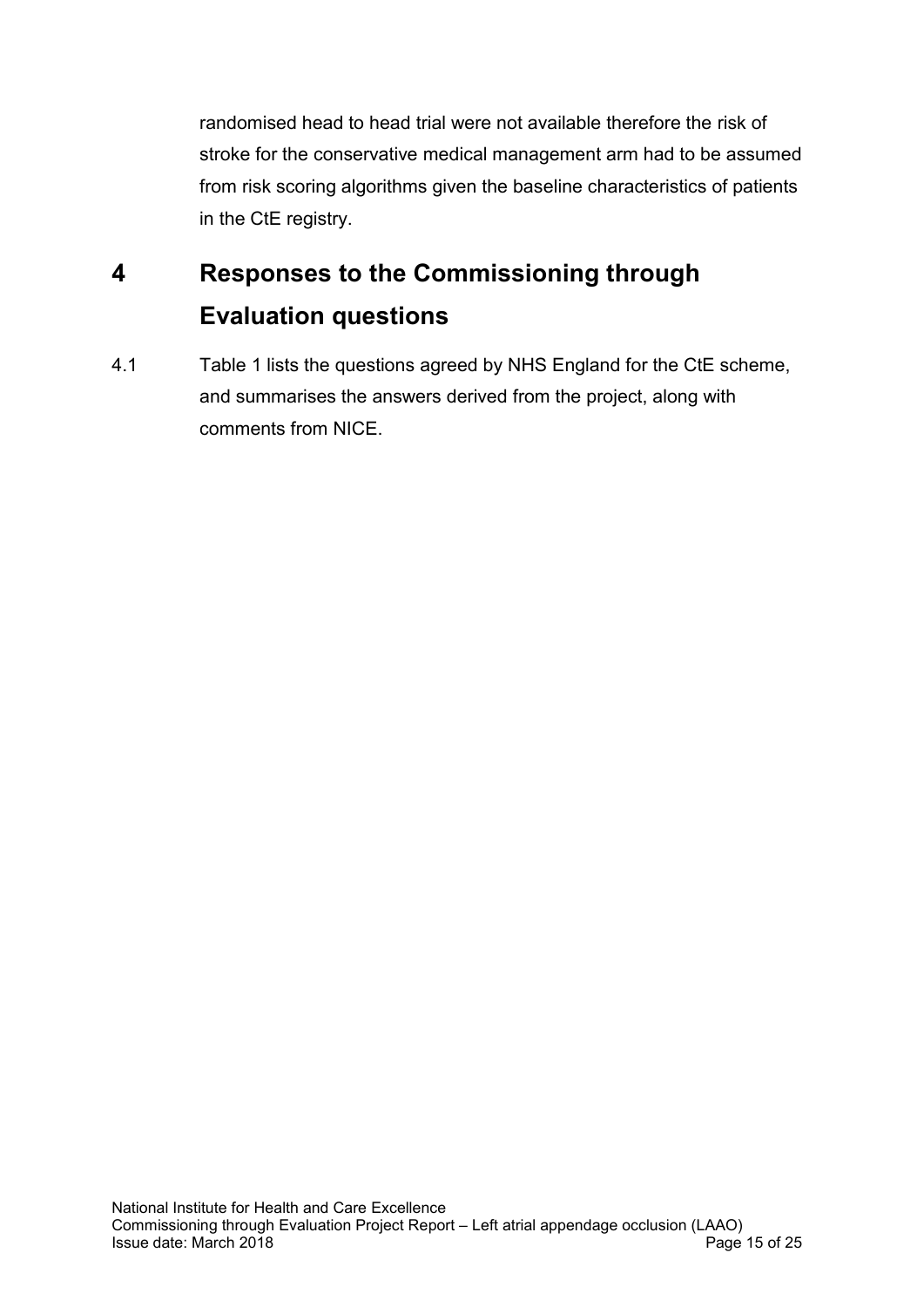#### **Table 1: CtE questions with responses**

| Q  | <b>CtE project question</b>                                                                                                                                                                                                                                | <b>Conclusions/results from the CtE scheme</b>                                                                                                                                                                                                                                                                                                                                                                                                                                                                                                                                                                                                                                                                                                                                                                        | <b>NICE comments</b>                                                                                                                                                                      |
|----|------------------------------------------------------------------------------------------------------------------------------------------------------------------------------------------------------------------------------------------------------------|-----------------------------------------------------------------------------------------------------------------------------------------------------------------------------------------------------------------------------------------------------------------------------------------------------------------------------------------------------------------------------------------------------------------------------------------------------------------------------------------------------------------------------------------------------------------------------------------------------------------------------------------------------------------------------------------------------------------------------------------------------------------------------------------------------------------------|-------------------------------------------------------------------------------------------------------------------------------------------------------------------------------------------|
| 1. | Can UK clinical teams<br>reproduce the short and<br>medium success rates for left<br>atrial appendage occlusion<br>reported in existing clinical<br>trials, with equivalent or lower<br>complication rates?                                                | Procedural efficacy data reported from the registry are largely<br>complete and consistent with published data from RCTs and<br>observational studies. Approximately nine in ten LAAO<br>procedures resulted in procedural success (closure of LAA<br>without major complication).<br>Medium term efficacy (measured as the rate of neurological<br>events, ischemic events and/or death) was higher in the registry<br>compared with published data (mainly from RCTs). However,<br>interpretation is limited by issues with generalisability because<br>the patients in the registry were at greater risk of neurological<br>events compared with the patients enrolled in RCTs.<br>The rate of major complications reported by the CtE registry<br>appears to be consistent with that published in the literature. | Clinical efficacy data will be<br>validated through data linkage to<br>HES and ONS mortality data. A<br>report analysing findings from the<br>data linkage is planned for summer<br>2018. |
| 2. | Does left atrial appendage<br>occlusion offer patients a<br>lower risk of stroke or other<br>embolic clinical events in the<br>short and medium term<br>compared with those that<br>would have been predicted on<br>the basis of validated risk<br>scores? | Although limited by incomplete follow up, point estimate data<br>reported by the CtE registry on the incidence of post-procedural<br>ischaemic events is consistent with LAAO conferring a<br>protective effect.                                                                                                                                                                                                                                                                                                                                                                                                                                                                                                                                                                                                      | Clinical efficacy data will be<br>validated through data linkage to<br>HES and ONS mortality data. A<br>report analysing findings from the<br>data linkage is planned for summer<br>2018. |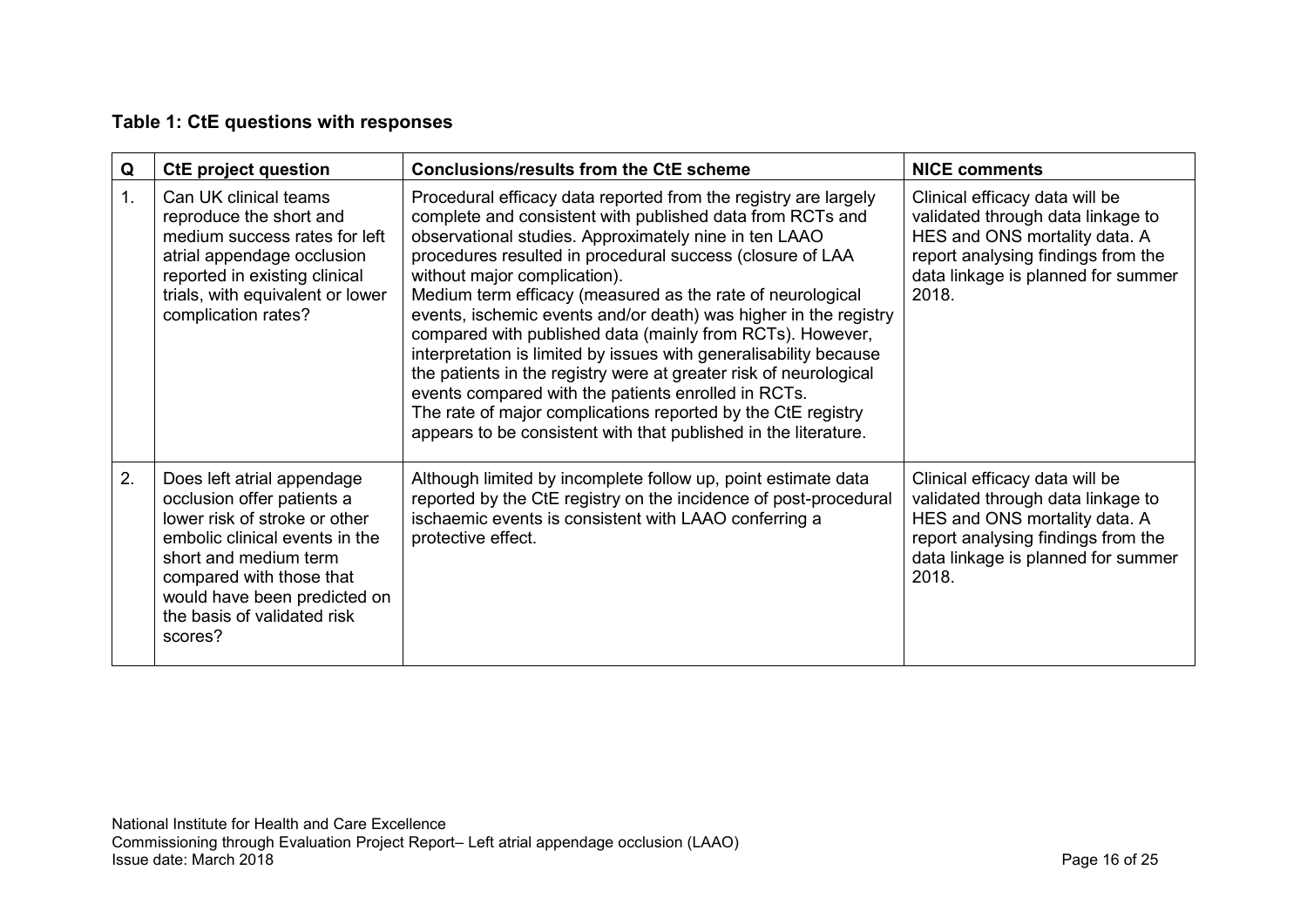| Q  | <b>CtE project question</b>                                                                                                                                                                                                                                                                     | <b>Conclusions/results from the CtE scheme</b>                                                                                                                                                                                                                                                                                                                                                                                                                | <b>NICE comments</b>                                                                                                                                                                                                                                                                                                          |
|----|-------------------------------------------------------------------------------------------------------------------------------------------------------------------------------------------------------------------------------------------------------------------------------------------------|---------------------------------------------------------------------------------------------------------------------------------------------------------------------------------------------------------------------------------------------------------------------------------------------------------------------------------------------------------------------------------------------------------------------------------------------------------------|-------------------------------------------------------------------------------------------------------------------------------------------------------------------------------------------------------------------------------------------------------------------------------------------------------------------------------|
| 3. | Is left atrial appendage<br>occlusion associated with an<br>improved quality of life?                                                                                                                                                                                                           | CtE registry data showed no significant changes in individual<br>quality of life (EQ-5D) components or utility scores over time.<br>The median visual analogue scale (VAS) score at 6 weeks<br>showed a statistically significant improvement compared to pre-<br>procedure. One quality of life study identified in the literature<br>reported LAAO was associated with significant improvements in<br>quality of life in the physical domains after 1 year. | LAAO is a preventative rather than<br>a therapeutic procedure. It is<br>unclear whether any symptoms of<br>atrial fibrillation should be improved,<br>other than the possibility of reduced<br>anxiety and reduced adverse<br>effects of drugs or, less commonly,<br>reduced quality of life following<br>stroke or embolism. |
| 4. | Are there any longer-term<br>cardiac complications<br>associated with the use of<br>these devices (e.g. erosion<br>with penetration through the<br>wall of the atrium)?                                                                                                                         | The registry did not follow up patients for sufficiently long to<br>answer this question.                                                                                                                                                                                                                                                                                                                                                                     |                                                                                                                                                                                                                                                                                                                               |
| 5. | How many patients with atrial<br>fibrillation with a contra-<br>indication to oral<br>anticoagulants (including<br>previous significant bleed), or<br>who have had a<br>thromboembolic event despite<br>being on oral anticoagulants,<br>are candidates for left atrial<br>appendage occlusion? | This question could not be answered using data from the<br>registry. Using published data, the EAC has estimated that the<br>unmet need of LAAO in England could range from 19,500 to<br>127,700 people, with 1,400 to 9,400 patients over 65 years<br>becoming eligible each year. This represents a crude estimate<br>and is dependent on the precise indication definitions for LAAO.                                                                      |                                                                                                                                                                                                                                                                                                                               |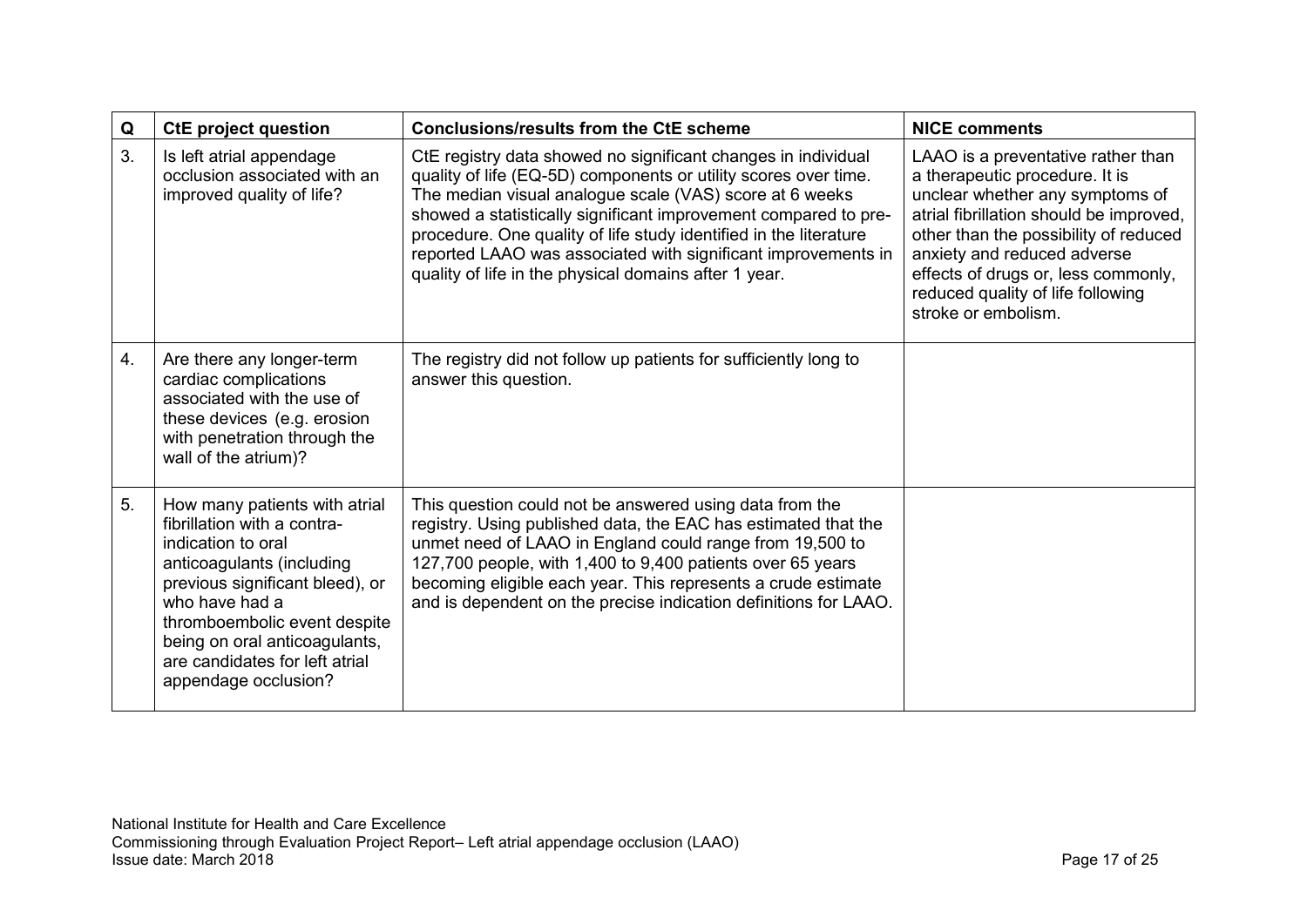| Q              | <b>CtE project question</b>                                                                                                                                                                                                                                                                                                                                                                                                                                                                                                                                | <b>Conclusions/results from the CtE scheme</b>                                                                                                                                                                                                                                                                                                                                                                                                                                    | <b>NICE comments</b> |
|----------------|------------------------------------------------------------------------------------------------------------------------------------------------------------------------------------------------------------------------------------------------------------------------------------------------------------------------------------------------------------------------------------------------------------------------------------------------------------------------------------------------------------------------------------------------------------|-----------------------------------------------------------------------------------------------------------------------------------------------------------------------------------------------------------------------------------------------------------------------------------------------------------------------------------------------------------------------------------------------------------------------------------------------------------------------------------|----------------------|
| 6.             | Which devices are used to<br>undertake LAAO and what are<br>the device-specific efficacies<br>and safety outcomes in CtE<br>funded patients undergoing<br>the procedure?                                                                                                                                                                                                                                                                                                                                                                                   | Where the type of device was recorded, AMPLATZER Cardiac<br>Plug/Amulet devices and WATCHMAN devices were used in<br>54.6% and 38.1% of the CtE procedures, respectively.<br>An analysis of efficacy in terms of death and neurological event<br>between WATCHMAN and AMPLATZER Cardiac Plug/Amulet<br>devices showed no statistical differences between the two<br>devices. There was no significant differences in the proportion<br>of major and minor complications reported. |                      |
| 7 <sub>1</sub> | Is the frequency of<br>complications seen with the<br>intervention clinically<br>acceptable? (This question<br>has already been considered<br>by the NICE Interventional<br><b>Procedures Advisory</b><br>Committee when developing<br>the IP guidance on this<br>procedure. If the CtE project<br>indicated that this procedure<br>has a more risky safety profile<br>than appears in the current<br><b>NICE Interventional</b><br>Procedures guidance, it could<br>potentially lead to NICE<br>updating the guidance, in line<br>with normal processes). | There was no safety flag identified from the registry that would<br>require an update of NICE IPG349.                                                                                                                                                                                                                                                                                                                                                                             |                      |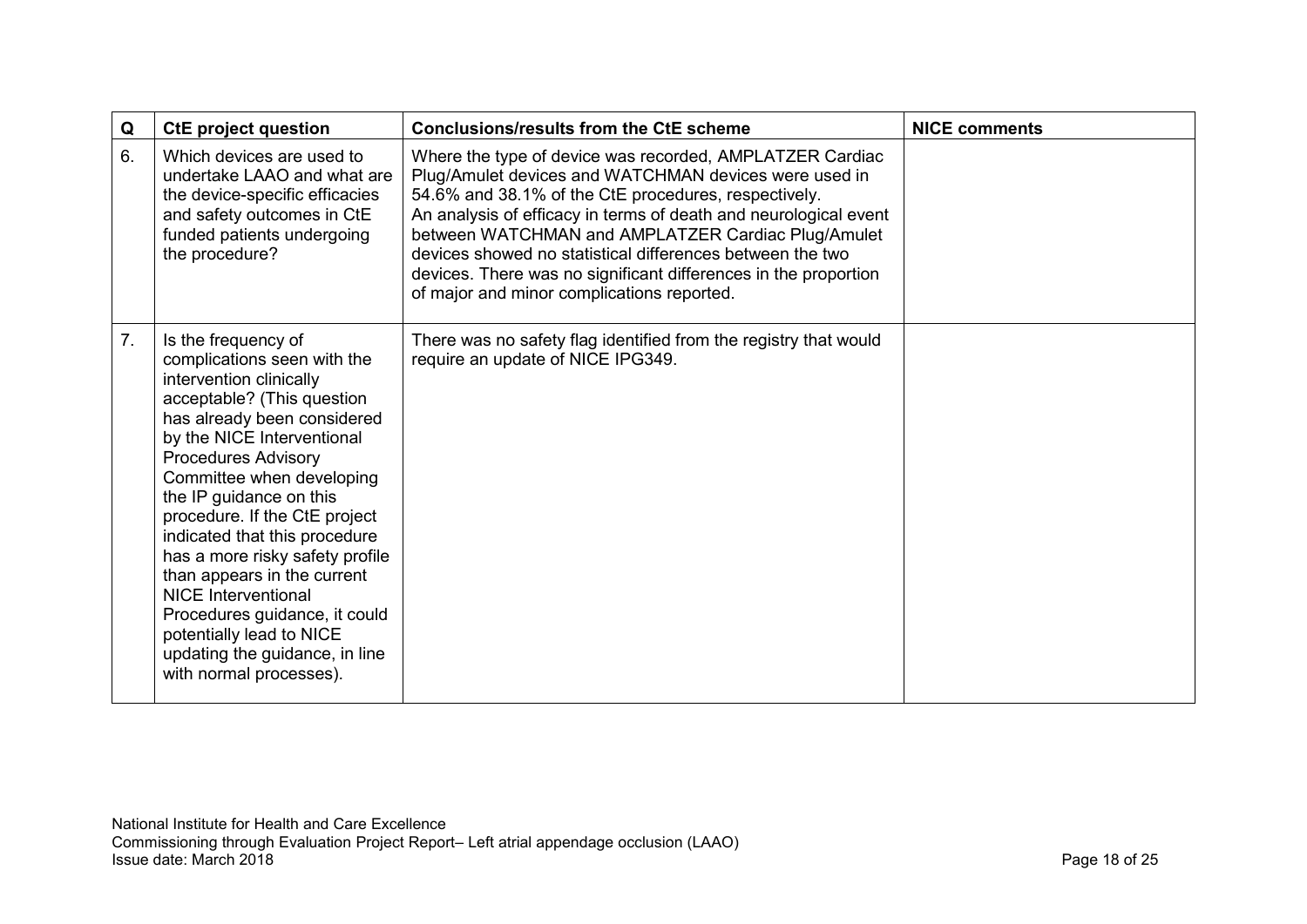| Q   | <b>CtE project question</b>                                                                                                                                                                                                           | <b>Conclusions/results from the CtE scheme</b>                                                                                                                                                                                                                                                                                                                                                                                                                                                                                                                                                                                                                                         | <b>NICE comments</b>                                                                                     |
|-----|---------------------------------------------------------------------------------------------------------------------------------------------------------------------------------------------------------------------------------------|----------------------------------------------------------------------------------------------------------------------------------------------------------------------------------------------------------------------------------------------------------------------------------------------------------------------------------------------------------------------------------------------------------------------------------------------------------------------------------------------------------------------------------------------------------------------------------------------------------------------------------------------------------------------------------------|----------------------------------------------------------------------------------------------------------|
| 8.  | Are clinical outcomes from left<br>atrial appendage occlusion<br>associated with particular<br>patient characteristics (clinical<br>or demographic)?                                                                                  | There were insufficient data reported in the registry to allow for<br>subgroup analysis.                                                                                                                                                                                                                                                                                                                                                                                                                                                                                                                                                                                               |                                                                                                          |
| 9.  | What are the full procedural<br>costs of left atrial appendage<br>occlusion to the NHS?                                                                                                                                               | The central estimate of the cost of an LAAO procedure is about<br>£11,600 (range £9,500 to £13,300).                                                                                                                                                                                                                                                                                                                                                                                                                                                                                                                                                                                   |                                                                                                          |
| 10. | What are the potential cost<br>savings for the NHS through<br>provision of left atrial<br>appendage occlusion for<br>appropriate patients?                                                                                            | The LAAO procedure plus conservative medical management is<br>estimated to have higher NHS-related costs of about £6,570 per<br>patient compared to medical management alone over a 15-year<br>time horizon from the date of the procedure.                                                                                                                                                                                                                                                                                                                                                                                                                                            |                                                                                                          |
| 11. | Is left atrial appendage<br>occlusion cost-effective from<br>the perspective of the NHS?<br>(Note that this question will be<br>answered by a NICE<br>Technology Appraisal of<br>devices used in Left Atrial<br>Appendage Occlusion.) | In a cohort of 1,000 patients with similar characteristics to those<br>in the registry, over a 15-year time horizon, the LAAO<br>procedure plus conservative medical management was<br>estimated to reduce the number of strokes from over 500 when<br>patients are managed only on conservative medical therapy to<br>164, a reduction in strokes of 343 (68%). Associated with this<br>reduction were 100 forecast fewer deaths in the cohort<br>receiving the LAAO procedure, giving a life-year gain of 1.2<br>years. The EAC cannot advise whether the additional cost to<br>the NHS of £6,570 per patient is cost-effective given the<br>forecast savings in strokes and deaths. | NICE does not have a Technology<br>Appraisal of devices used in LAAO<br>scheduled on its work programme. |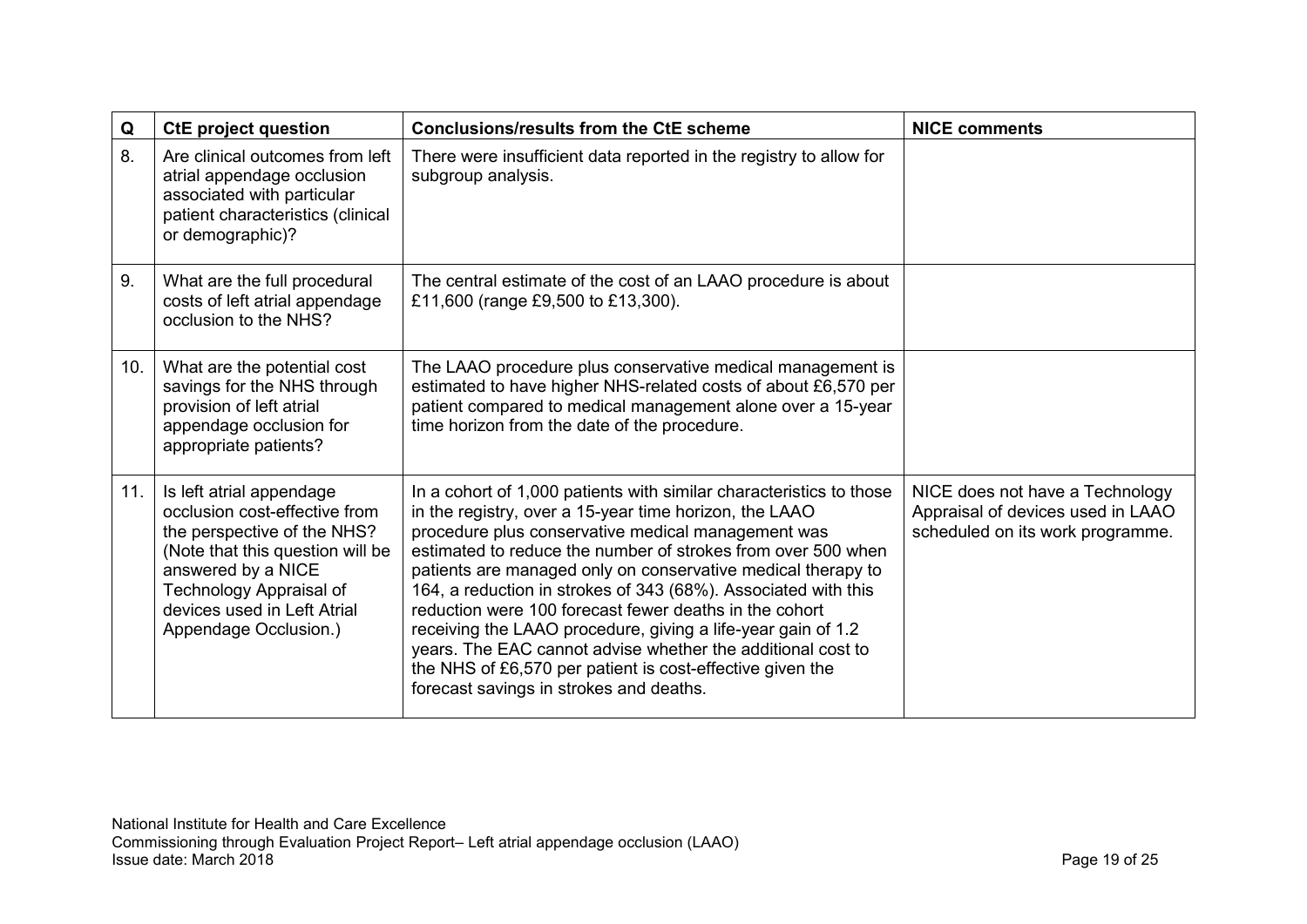# **5 Issues for consideration**

5.1 The following issues should be considered when reviewing the evidence on LAAO and the answers to the specific questions in section 4.

### *Project process and oversight*

- 5.2 NHS England commissions CtE projects from NICE, and NICE manages the projects to a timescale, process and methods devised by NHS England. In June 2017, NHS England published a policy document governing these projects [\(Methods: Commissioning through Evaluation\)](https://www.england.nhs.uk/publication/methods-commissioning-through-evaluation/), but the majority of the LAAO scheme was developed, conducted and concluded before this document was published. Generally, however, the process followed was similar to the currently published process.
- 5.3 A Cardiology CtE Steering Group was established by NHS England to oversee the project and involved clinical leads and other stakeholders. NICE and the EAC worked closely with the steering group and with the LAAO Individual Technology Group, in the design of the LAAO registry and to ensure all parties were aware of data collection requirements and to reinforce clinical ownership of the project.
- 5.4 NICE is accountable to Ann Jarvis, Head of Acute Programmes for Specialised Services at NHS England, for delivery of the CtE schemes. For this scheme, NICE reported on a quarterly basis via standard reports and monitoring meetings with NHS England.
- 5.5 This project did not follow the planned timelines because, at NHS England's request, the clinicians were given an extra 2 months to improve data submission rates towards the end of the data collection period. The National Institute for Cardiovascular Outcomes Research (NICOR) was contracted by Newcastle and York EAC to design and host the on-line registry for LAAO procedures, to provide a project management function to promote data entry quality and completeness by commissioned CtE provider sites, and to link registry data with HES and ONS mortality datasets. Problems with the Data Access Request Service application to

National Institute for Health and Care Excellence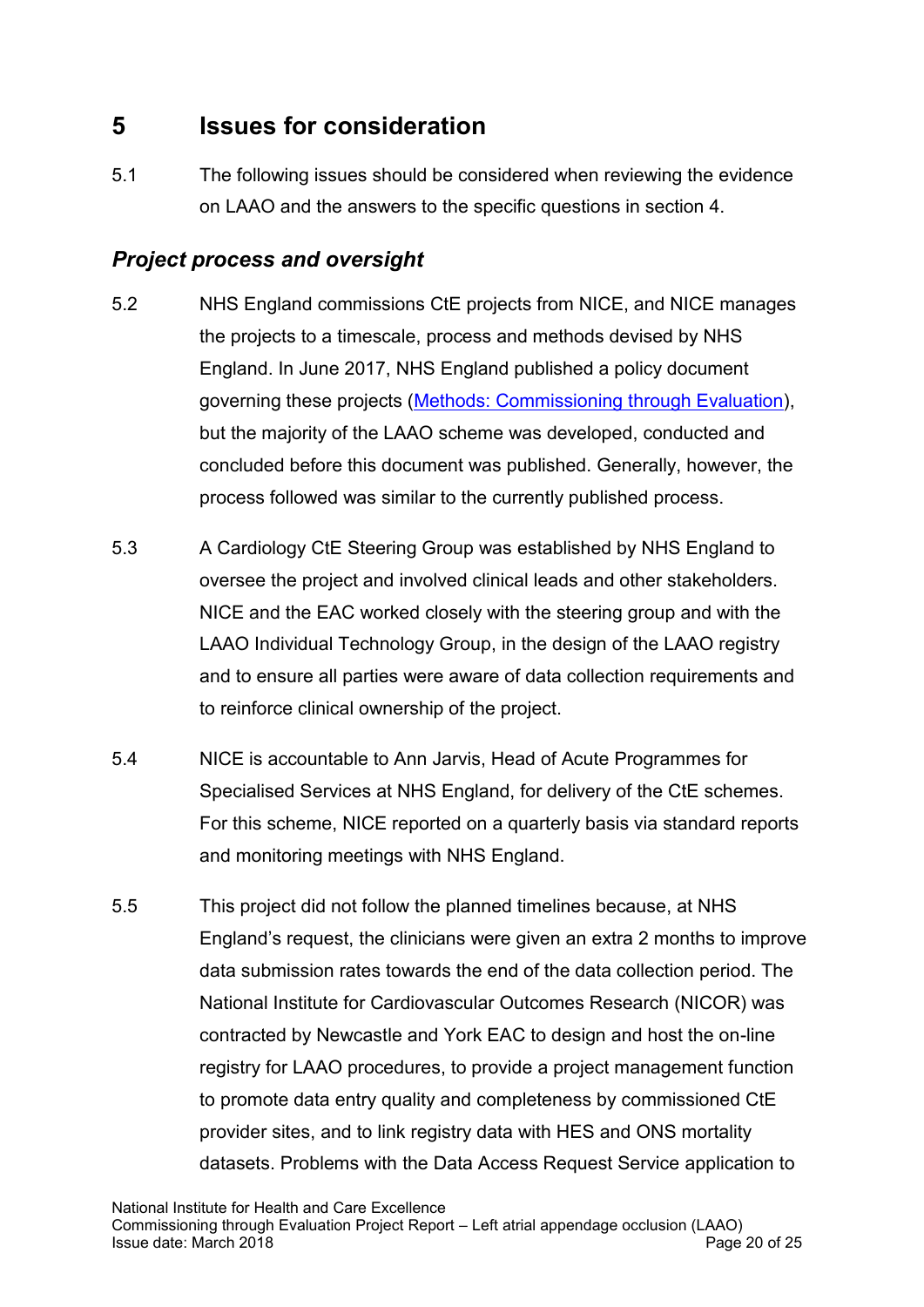NHS Digital has meant that data linkage with HES and ONS mortality data is not yet available. A report analysing findings from the data linkage is planned for summer 2018.

### *Strengths and limitations*

- 5.6 The registry had several strengths. It enrolled indicated patients consecutively, reported important clinical outcomes, and represented a pragmatic real-world cohort of patients receiving LAAO as it might be performed in the NHS. Thus the external applicability of the registry to future practice is high, although improvements in the procedure protocol and a learning curve effect may ultimately lead to improved outcomes. In addition, following an initial disappointing response from centres in providing follow-up data, this improved considerably such that there was about 400 patient years follow up available for analysis. This improved the precision and certainty of time-to-event analysis. Where follow up was achieved (for 70.2% of eligible people [n=121] at 2 years), overall completion of data fields was regarded as good, although this varied for individual fields.
- 5.7 The CtE registry had several limitations. It was a single armed study therefore comparisons had to be made implicitly with results published in the literature. This had 2 limitations. Firstly, no statistical or quantitative comparisons could be made with the comparator of interest, which was conservative medical management (use of antiplatelet drugs). Secondly, much of the published literature was not directly generalisable to the data collected from the CtE registry, thus inferences of equivalence (or not) are subject to considerable uncertainty. Other specific and non-specific limitations with the registry include the following:
	- The registry was funded for a maximum follow up of 2 years, meaning that data on long term efficacy outcomes or complications were not available.
	- Most patients did not reach the 2 year follow up date because the procedures were carried out at different times during the duration of the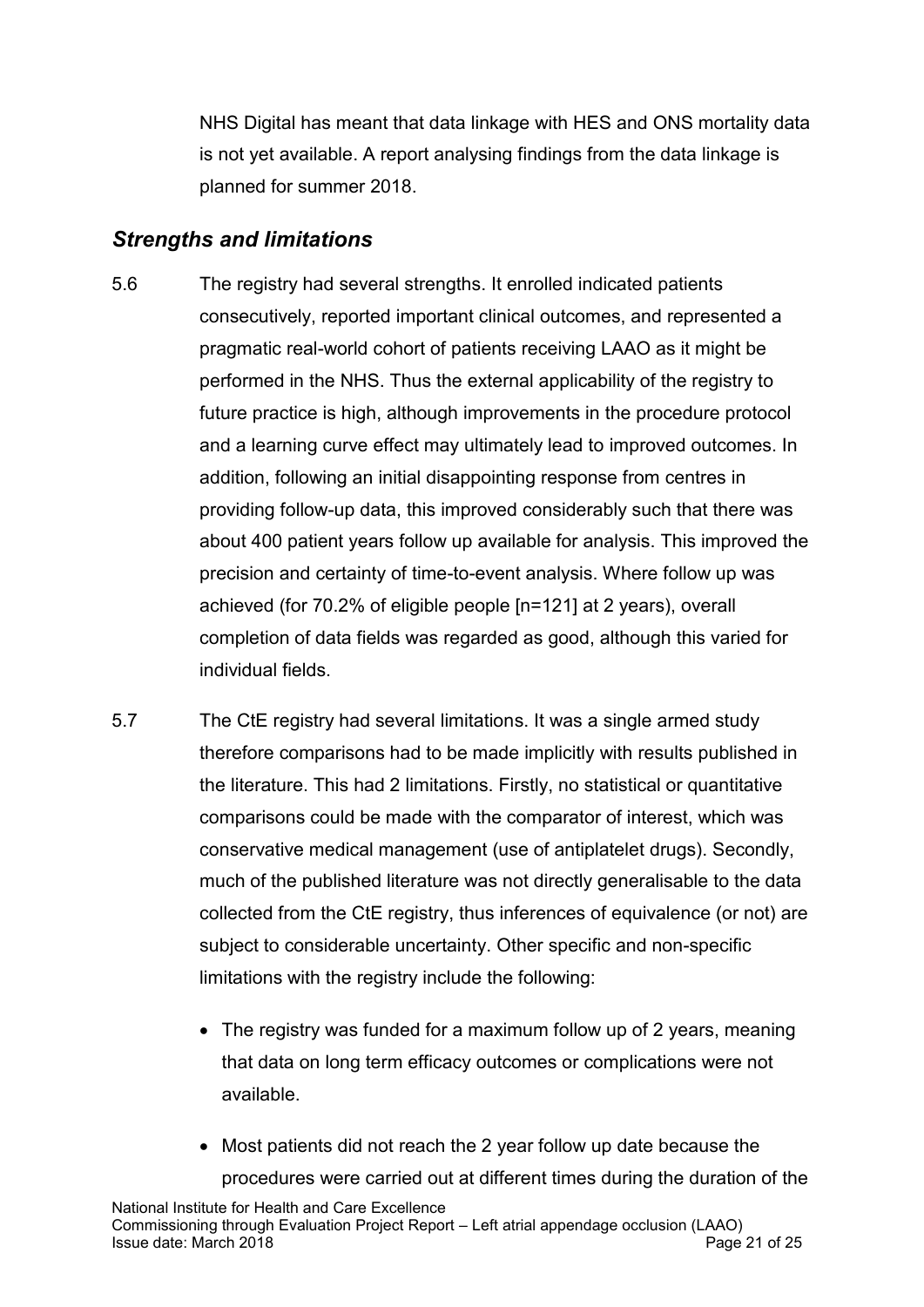CtE scheme. Of the 525 patients eligible for analysis, only 121 (25.8%) had an LAAO device implanted, were still alive and reached the second anniversary of their procedure during the data collection phase of the CtE scheme. It is possible that this cohort of patients who received treatment early in the project may not be representative of the overall cohort (for example, because patients were prioritised on the waiting list due to pressing clinical needs, or because the outcomes improved with the number of procedures carried out, that is, there was a learning effect).

- The registry analysis would be more robust with data linkage to the ONS mortality dataset, to validate calculated mortality rates in the CtE cohort and provide greater coverage. Data linkage to HES could also provide further validation and coverage of neurological event data. A report analysing findings from the data linkage is planned for summer 2018.
- In addition, the analysis relies on complete reporting of all event data. Patients who are lost to follow up are censored from the analysis, but it is unclear if these are representative of the overall cohort.
- Finally, patients may have multiple events (excluding death), but the Kaplan-Meier protocol only analyses time to first event.
- 5.8 The registry captured information on the resources required to conduct LAAO, enabling the cost of the procedure to be estimated. This information together with the quality of life data may be of use in any future cost-effectiveness studies. Data linkage to HES will also inform these analyses. A report analysing findings from the data linkage is planned for summer 2018.

# **6 Equality considerations**

6.1 Atrial fibrillation is the most common cause of abnormal heart rhythm. No particular equality issues relating to people with AF were identified in the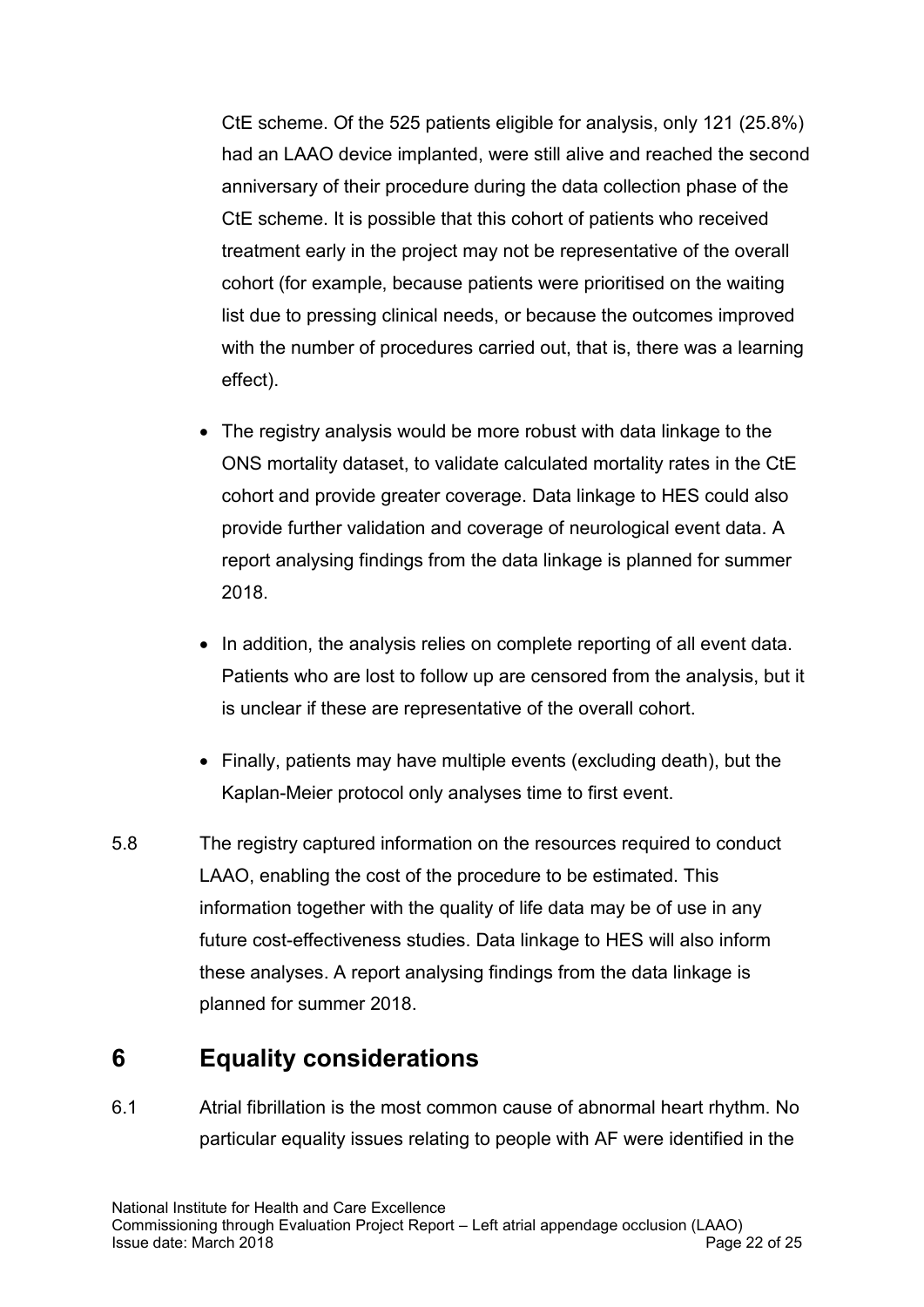CtE data or in the literature presented, although atrial fibrillation is more common in men than women, and the prevalence increases with age.

# **7 Authors**

# *For NICE*

Dr. Helen Powell

Lee Berry

Dr. Hannah Patrick

Mirella Marlow

### *For Newcastle and York EAC*

Dr. Iain Willits

Kim Keltie

Dr. Sam Urwin

Helen Cole

Joyce Craig

Dr. Andrew Sims

# *For the Cardiology CtE steering group*

Professor Nicholas Linker

Dr. Robert Henderson

Dr. Mark de Belder

# **8 References**

Alli O, Doshi S, Kar S et al. (2013) Quality of life assessment in the randomized PROTECT AF (Percutaneous Closure of the Left Atrial Appendage Versus Warfarin Therapy for Prevention of Stroke in Patients With Atrial Fibrillation) trial of patients at risk for stroke with nonvalvular atrial fibrillation. Journal of the American College of Cardiology 61(17): 1790-8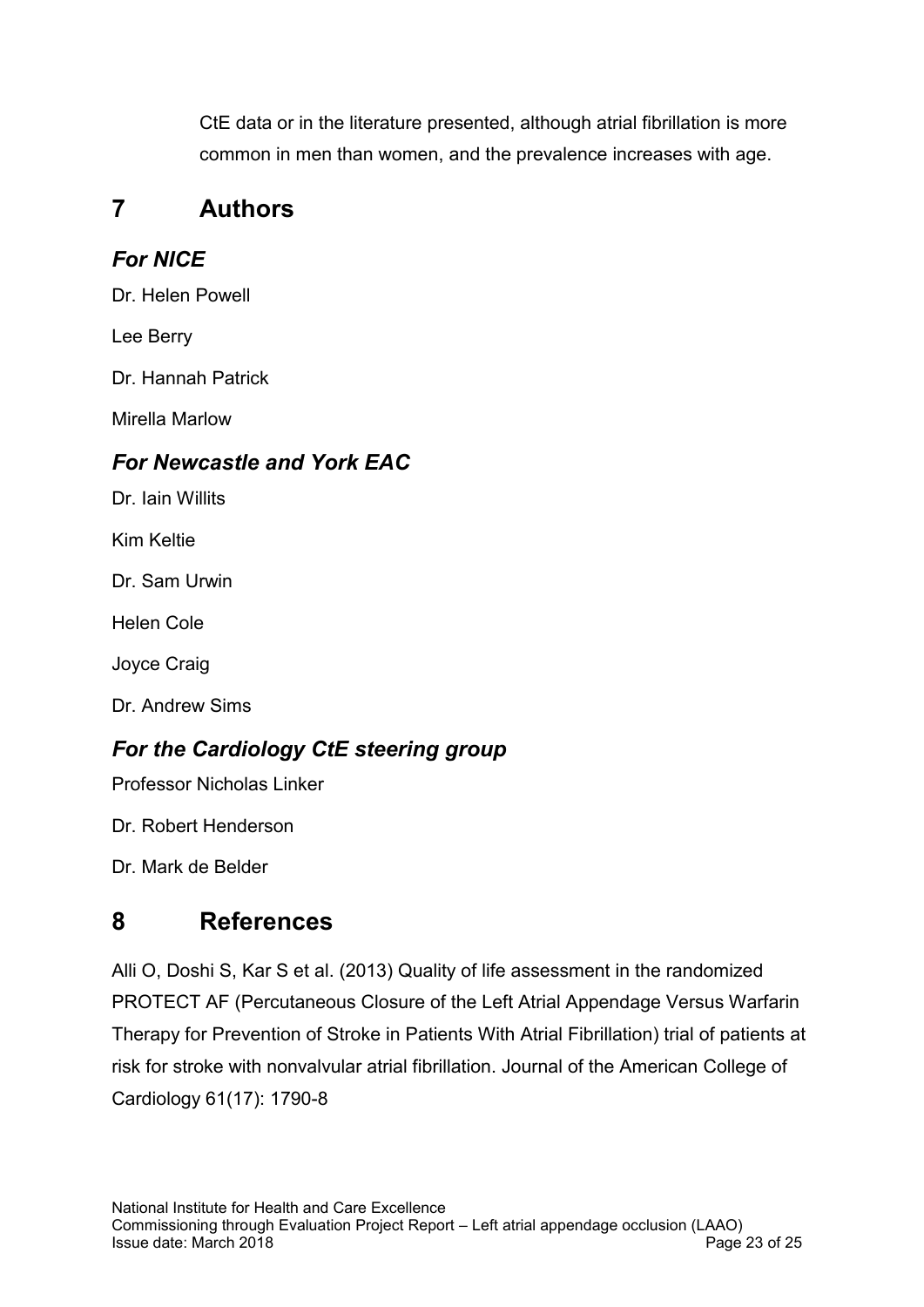Betts TR, Leo M, Panikker S et al. (2017) Percutaneous left atrial appendage occlusion using different technologies in the United Kingdom: A multicenter registry. Catheterization & Cardiovascular Interventions 89(3): 484-92

Boersma LVA, Schmidt B, Betts TR et al. (2016) EWOLUTION: Design of a registry to evaluate real-world clinical outcomes in patients with AF and high stroke risk treated with the WATCHMAN left atrial appendage closure technology. Catheterization & Cardiovascular Interventions 88(3): 460-5

Holmes DR, Reddy VY, Turi ZG, et al. (2009) Percutaneous closure of the left atrial appendage versus warfarin therapy for prevention of stroke in patients with atrial fibrillation: a randomised non-inferiority trial. Lancet 374(9689): 534-42

Holmes DR, Jr., Kar S, Price MJ et al. (2014) Prospective randomized evaluation of the Watchman left atrial appendage closure device in patients with atrial fibrillation versus long-term warfarin therapy: The PREVAIL trial. Journal of the American College of Cardiology 64(1): 1-12. [Erratum appears in Journal of the American College of Cardiology (2014) 64(11): 1186]

Holmes DR, Jr., Doshi SK, Kar S et al. (2015) Left atrial appendage closure as an alternative to warfarin for stroke prevention in atrial fibrillation: A patient-level metaanalysis. Journal of the American College of Cardiology 65(24): 2614-23

Koifman E, Lipinski MJ, Escarcega RO et al. (2016) Comparison of Watchman device with new oral anti-coagulants in patients with atrial fibrillation: A network meta-analysis. International Journal of Cardiology 205:17-22

Panikker S, Lord J, Jarman JWE et al. (2016) Outcomes and costs of left atrial appendage closure from randomized controlled trial and real-world experience relative to oral anticoagulation. European Heart Journal 37(46): 3470-3482.

Tzikas A, Shakir S, Gafoor S et al. (2016) Left atrial appendage occlusion for stroke prevention in atrial fibrillation: multicentre experience with the AMPLATZER Cardiac Plug. EuroIntervention: Journal of EuroPCR in collaboration with the Working Group on Interventional Cardiology of the European Society of Cardiology 11(10): 1170-9